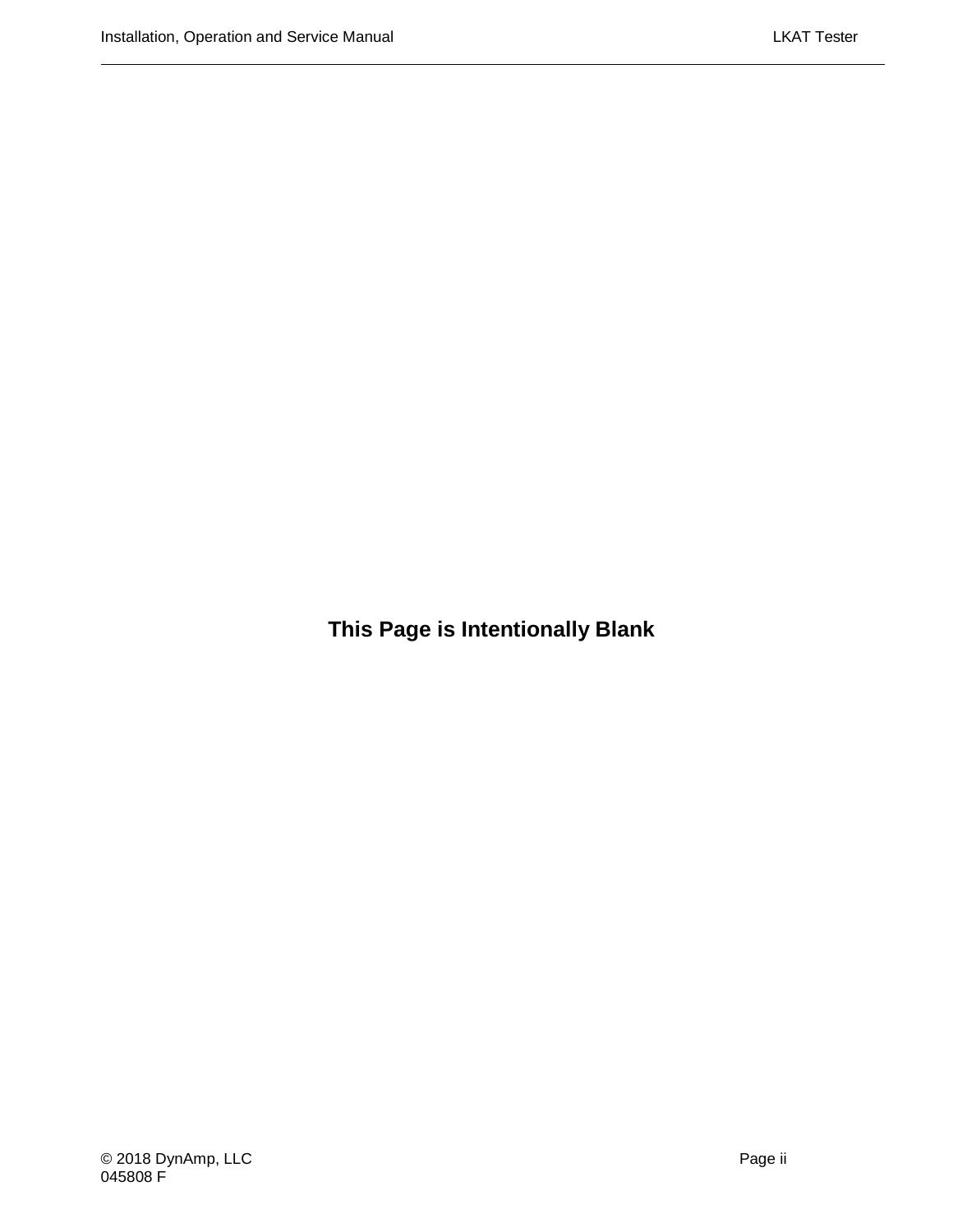### <span id="page-2-0"></span>**DynAmp, LLC WARRANTY**

Items and components manufactured by DynAmp, LLC for permanent installation are warranted to be free from defects in material and workmanship for two (2) years from the date of shipment.

Items and components manufactured by DynAmp, LLC for portable and temporary use in more than one location are warranted to be free from defects in material and workmanship for a period of eighteen (18) months from the date of shipment.

Extended warranties may be available for purchase for some products. Extended warranties are provided on a serial number by serial number basis as noted on DynAmp's original invoice and/or packing list.

Items and components not manufactured and resold by DynAmp, LLC are warranted by their manufacturer.

Warranty repair shall be, at DynAmp's option, in the form of repair or replacement of the defective items or components. Concerning warranty repairs, DynAmp, LLC will be responsible for DynAmp provided time, material and transportation costs (shipping or travel). Actual method of warranty repair / correction will be determined by DynAmp, LLC at DynAmp's sole option. Such warranty repair shall constitute a fulfillment of all DynAmp, LLC liabilities in respect to said items and components. In no event shall DynAmp, LLC be liable for consequential damages.

Information in this document is subject to change without notice.

© 2012, 2014, 2015, 2016, 2017, 2018 DynAmp, LLC. All rights reserved.

Reproduction in any manner whatsoever for purposes other than installation, operation, or service by the purchaser or end user without the written permission of DynAmp, LLC is strictly forbidden.

This manual is part of the complete set of product documentation that includes installation, operation, and service instructions, drawings and test results. Users should evaluate the information in the context of the complete set of product documentation and their particular applications. DynAmp, LLC assumes no liability for any incidental, indirect, or consequential damages arising from the use of this documentation.

While all information presented is believed to be reliable and in accordance with accepted engineering practices, DynAmp, LLC makes no warranties as to the completeness of the information.

All trademarks used in association with LKAT Tester are trademarks of DynAmp, LLC.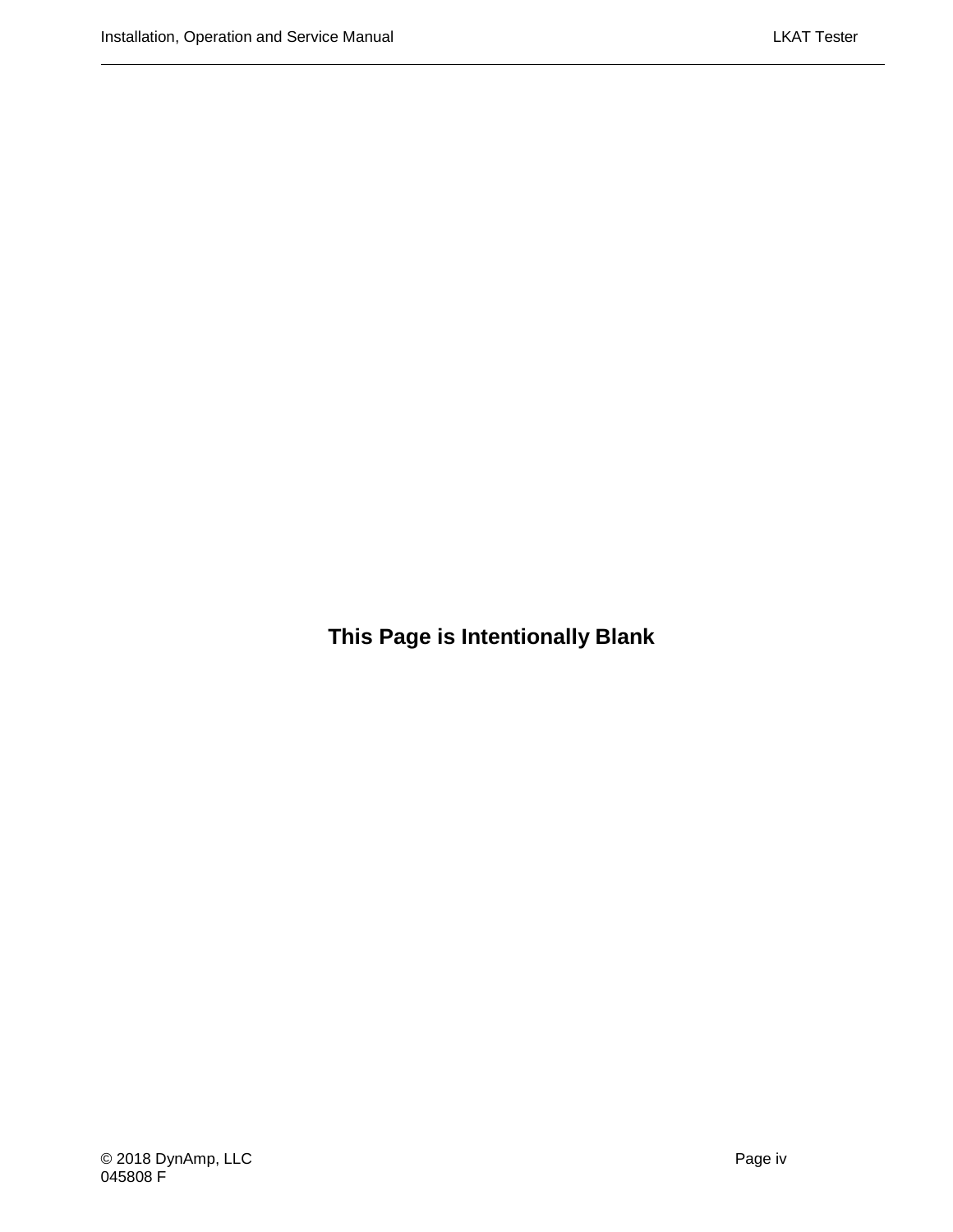### <span id="page-4-0"></span>**TABLE OF CONTENTS**

| Paragraph Title                                                                                                                                                                                                                                                                                                                           | Page |
|-------------------------------------------------------------------------------------------------------------------------------------------------------------------------------------------------------------------------------------------------------------------------------------------------------------------------------------------|------|
|                                                                                                                                                                                                                                                                                                                                           |      |
|                                                                                                                                                                                                                                                                                                                                           |      |
|                                                                                                                                                                                                                                                                                                                                           |      |
|                                                                                                                                                                                                                                                                                                                                           |      |
|                                                                                                                                                                                                                                                                                                                                           |      |
|                                                                                                                                                                                                                                                                                                                                           |      |
|                                                                                                                                                                                                                                                                                                                                           |      |
| 2.1                                                                                                                                                                                                                                                                                                                                       |      |
|                                                                                                                                                                                                                                                                                                                                           |      |
| 4.1<br>4.2<br>LKAT2 OEM AND SIGMA FAILSAFE / NON-FAILSAFE CONFIGURATIONS 7<br>4.3<br>44<br>4.5<br>4.6<br>MEASURE THE AS-FOUND DATA (WITH MEASURING HEAD INSTALLED ON<br>4.7<br>ENERGIZED BUS BAR AND LKAT SYSTEM OPERATING NORMALLY) 10<br>4.8<br>SCALED AVERAGE CHANNEL VOLTAGE (MV) TO MATCH RECTIFIER OPERATING<br>4.9<br>4.10<br>4.11 |      |
| 5.1                                                                                                                                                                                                                                                                                                                                       |      |
| 6.1<br>6.2<br>6.3                                                                                                                                                                                                                                                                                                                         |      |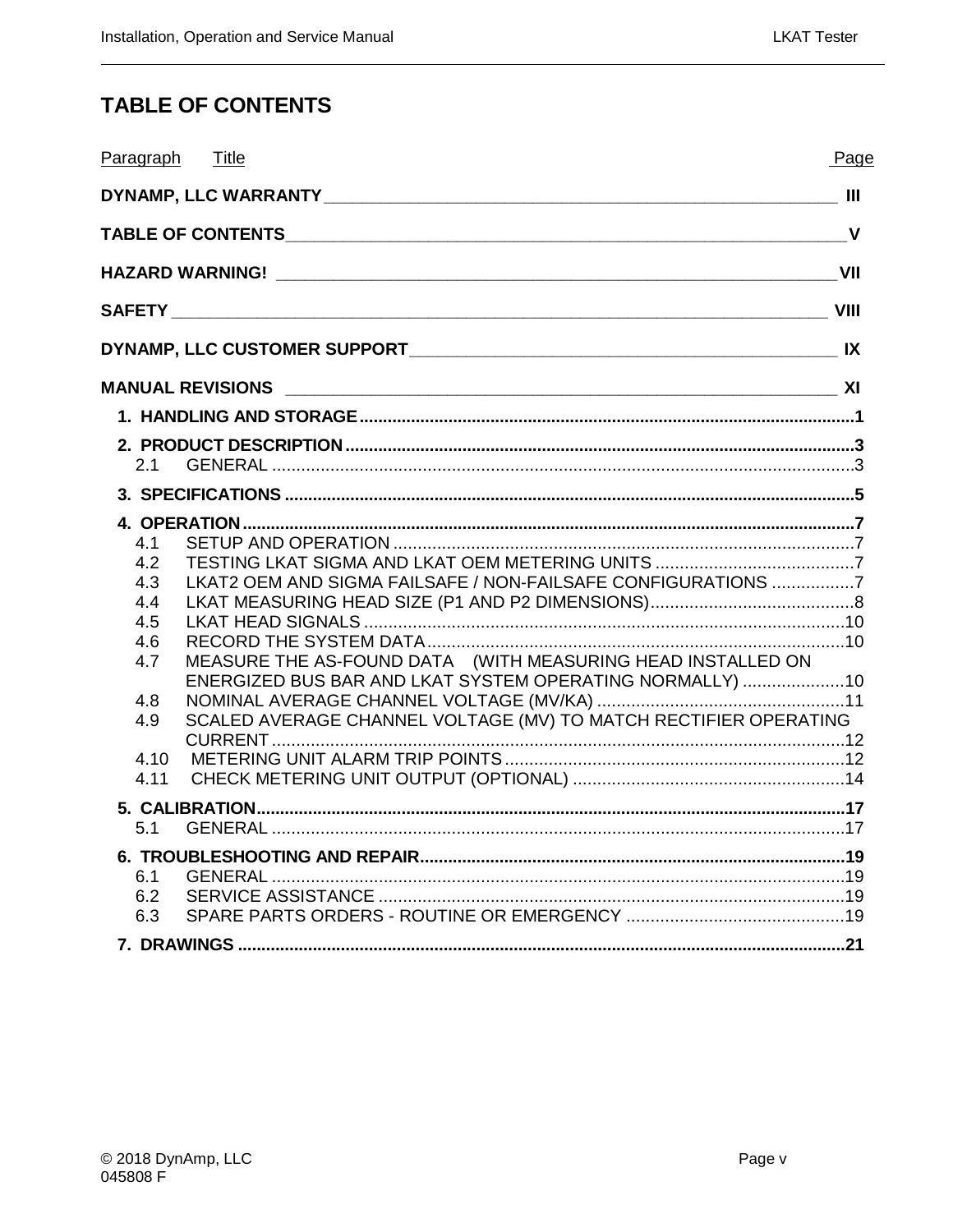#### **FIGURES & TABLES**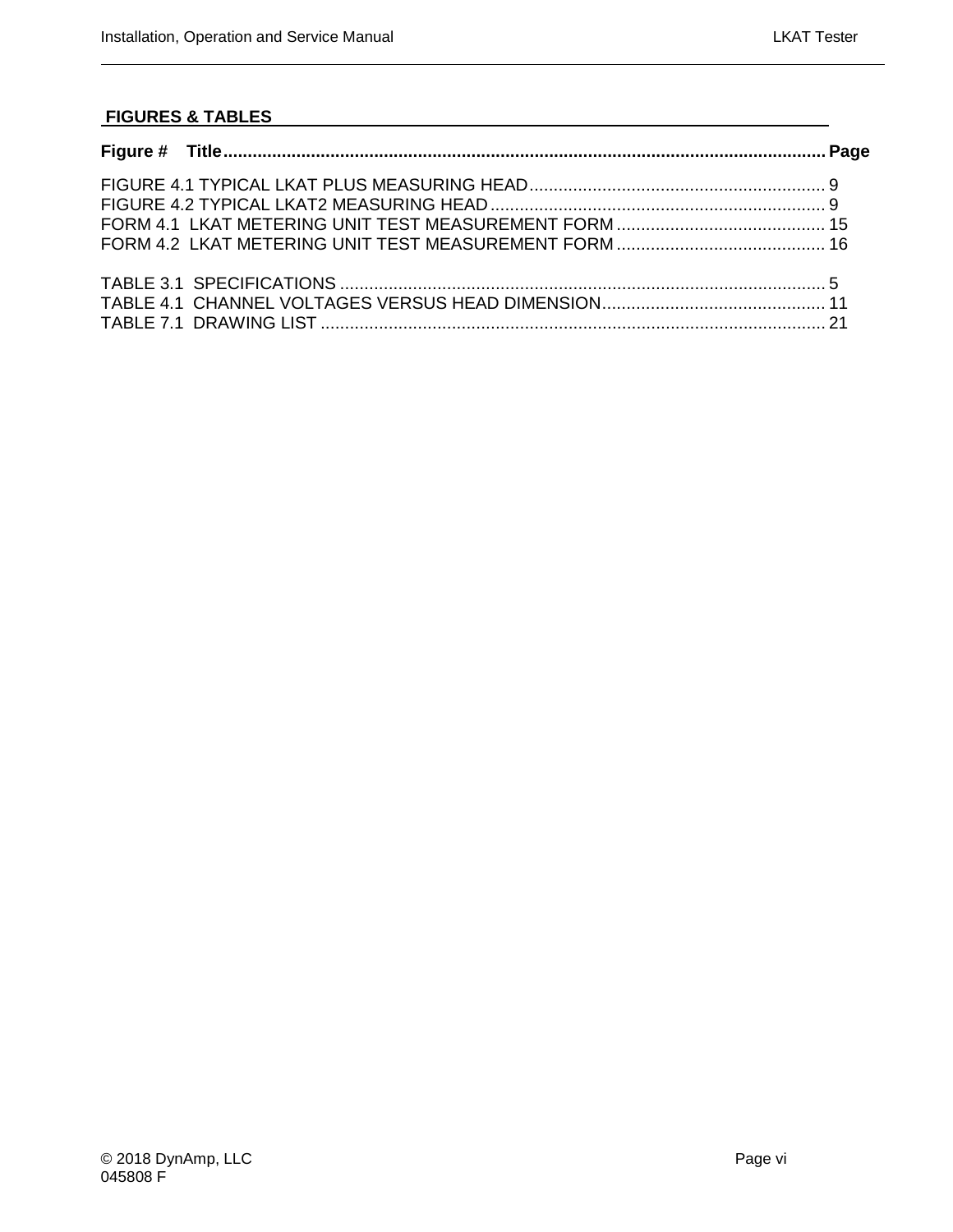### <span id="page-6-0"></span>**Hazard Warning!**



GENERAL

Use of the equipment in a manner not specified by the manufacturer can impair the protection provided within.

DynAmp does not assume liability for the customer's failure to comply with the rules and requirements provided in this manual.



**HAZARDOUS** VOLTAGE

This equipment is designed for use where the operator is either totally electrically isolated or essentially at the same potential as the bus. Ignoring the warnings can result in severe personal injury or equipment damage.

To avoid the risk of electrical shock, the safety instructions and guidelines in this manual must be followed. The electrical specifications must not be exceeded and the unit must be used according to directions provided.

#### **Symbol Identification:**



General definitions of safety symbols used on equipment and in manual. Caution/Warning: Refer to accompanying documents for instructions.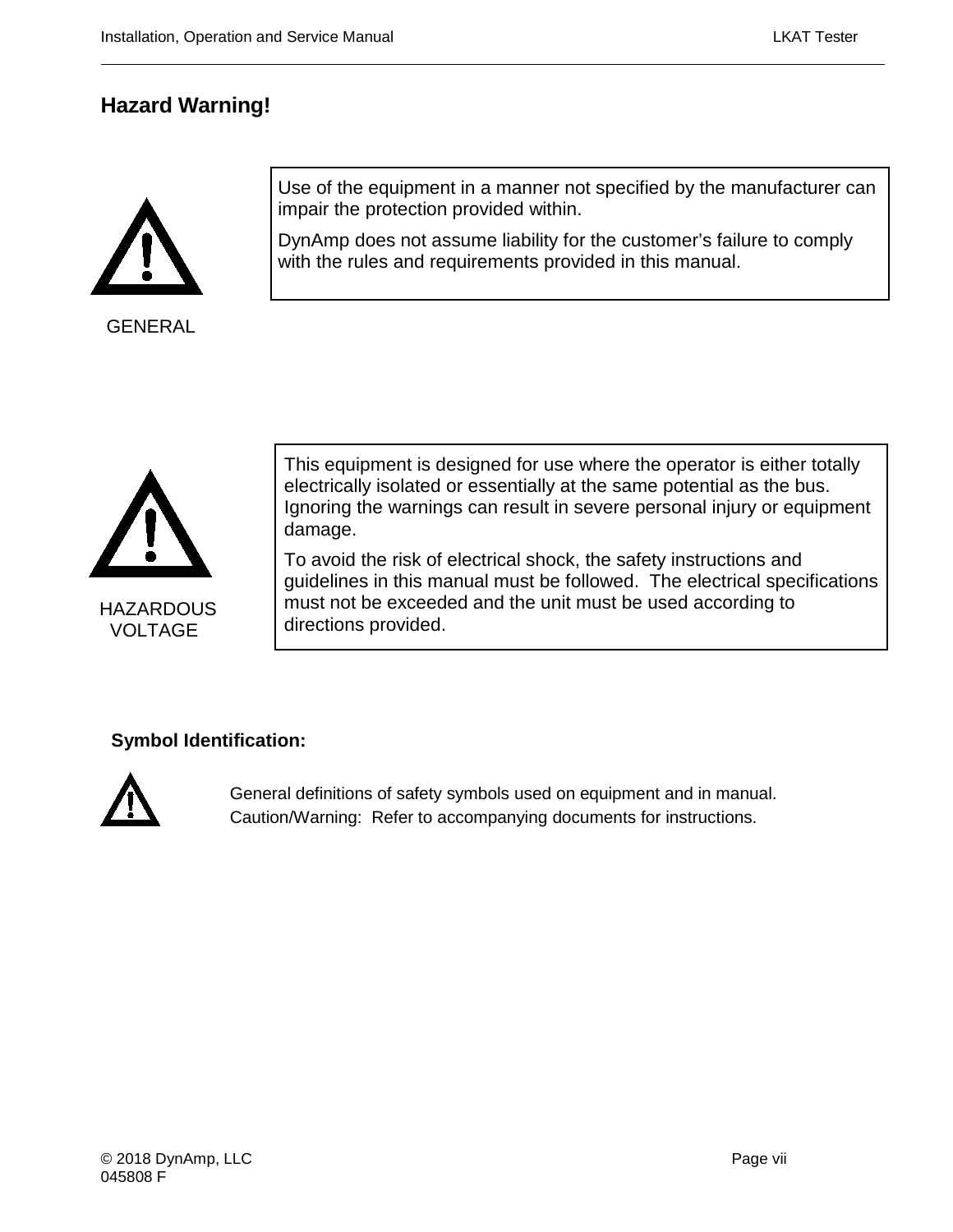### <span id="page-7-0"></span>**SAFETY**

The following are general guidelines that should be followed when using the LKAT Metering Unit Tester.

- The operator must be a qualified technician who is familiar with the warnings and the instructions of this manual.
- Always follow all local and plant safety procedures.
- Hazardous potentials may exist in the vicinity of the desired current measurements. Use locally approved safety procedures when working near these hazardous potentials.
- Do not place the equipment in the rain, or under water, or submerge any part of the tester.
- Use of the equipment in a manner not specified by the manufacturer can impair the protection provided.

DynAmp does not assume liability for the customer's failure to comply with the rules and requirements provided in this manual.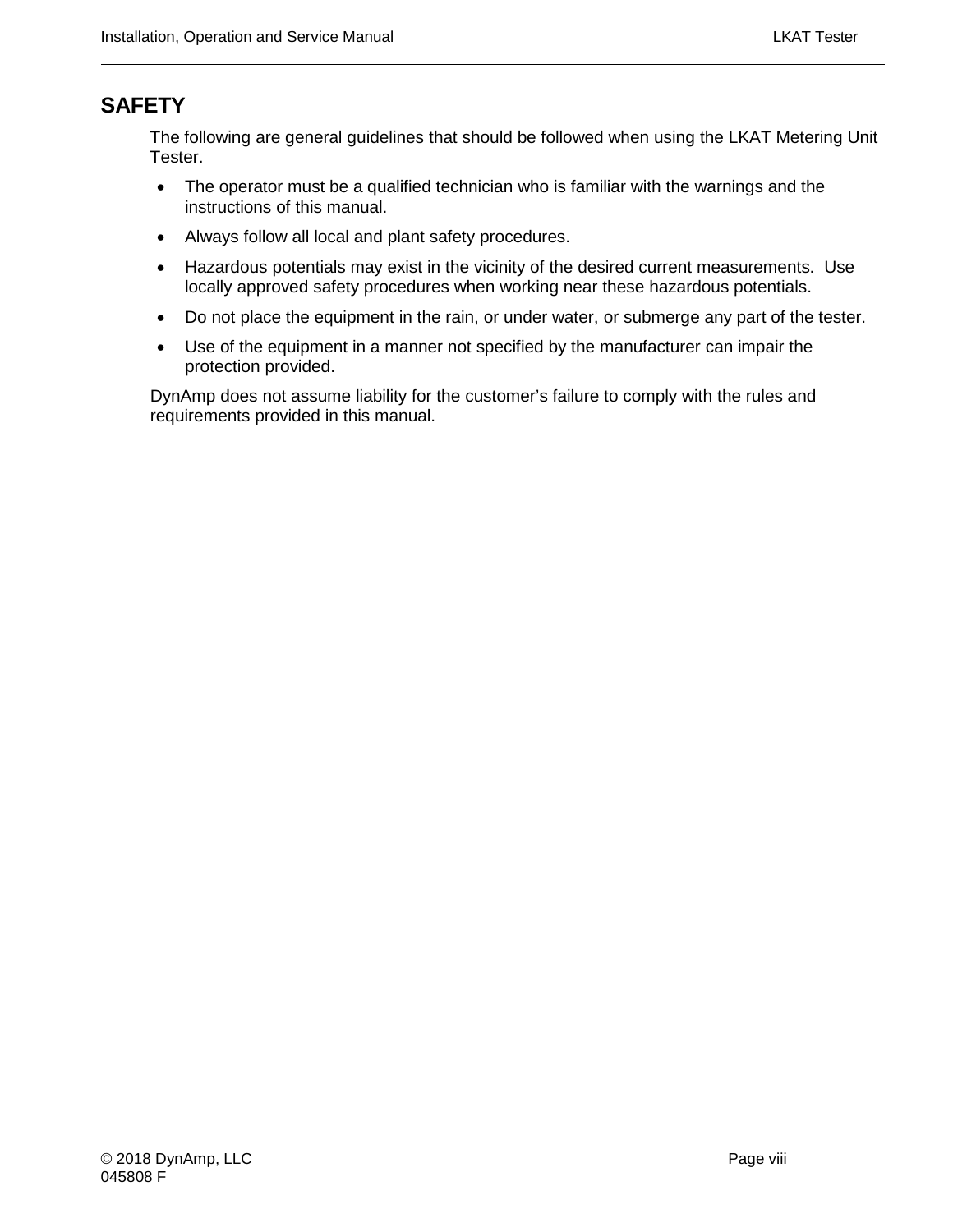#### <span id="page-8-0"></span>**DynAmp, LLC Customer Support**

For further assistance, contact DynAmp Customer Support at:

Americas:

Telephone: +1 614.871.6900 Fax: +1 614.871.6910

8:00 AM to 5:00 PM USA Eastern Time

From first Sunday in November to second Sunday in March – 13:00 GMT to 22:00 GMT From second Sunday in March to first Sunday in November – 12:00 GMT to 21:00 GMT

After Hours Critical Service Emergency:

Telephone: +1 614.871.6906

5:00 PM to 8:00 AM USA Eastern Time

From first Sunday in November to second Sunday in March – 22:00 GMT to 13:00 GMT From second Sunday in March to first Sunday in November – 21:00 GMT to 12:00 GMT

Central e-mail:

[help@dynamp.com](mailto:help@dynamp.com)

DynAmp web:

[www.dynamp.com](http://www.dynamp.com/)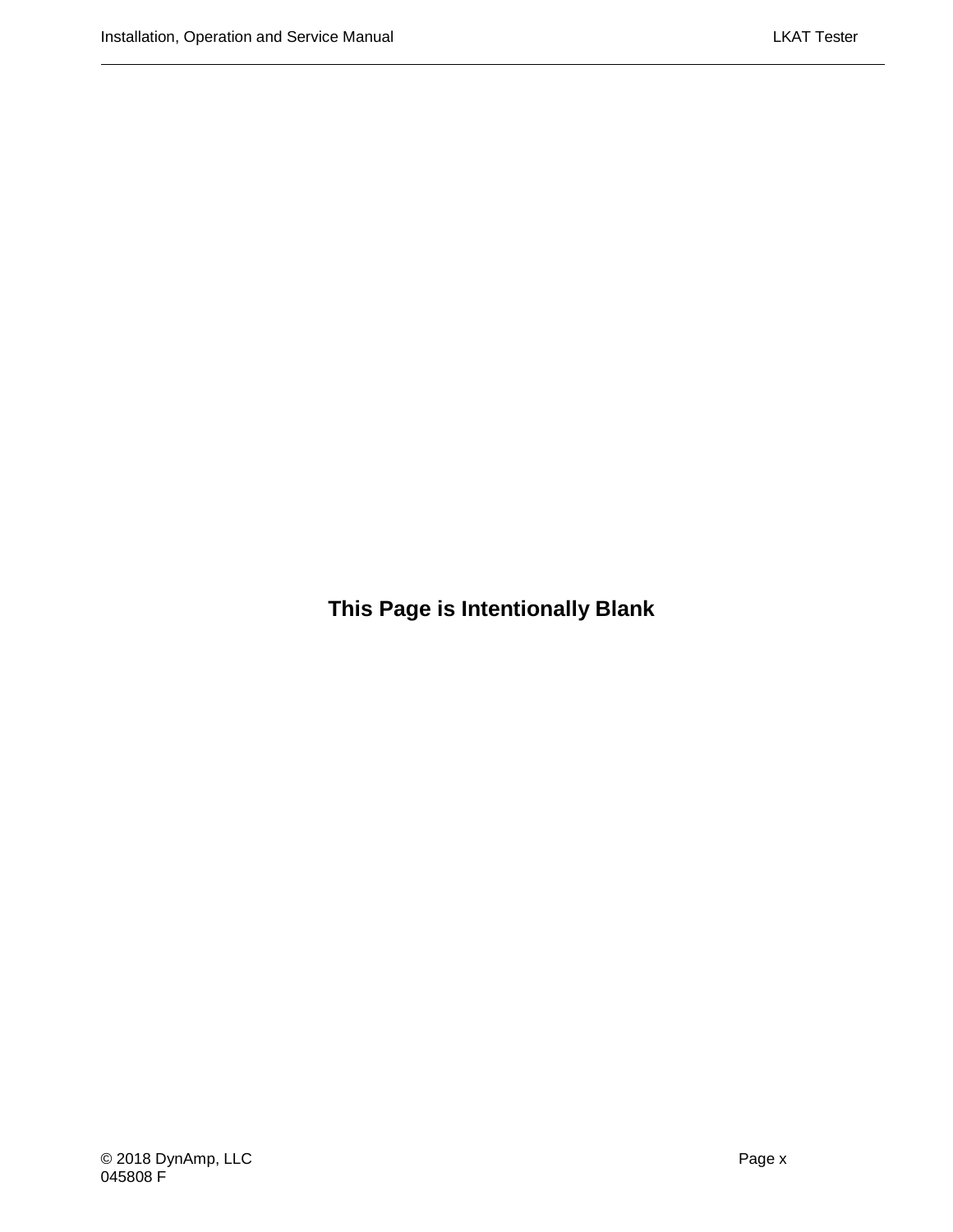### <span id="page-10-0"></span>**MANUAL REVISIONS**

| Page                     | Rev        | <b>Revision Summary</b>                                                                                                                                         | Date  |
|--------------------------|------------|-----------------------------------------------------------------------------------------------------------------------------------------------------------------|-------|
| all                      | <b>New</b> | <b>First Issue</b>                                                                                                                                              | 03/12 |
| all                      | A          | ECR 1773 – Revise to include Sigma / OEM                                                                                                                        | 11/12 |
| $9 - 11$                 | B          | ECR 1911 - Revise to include LKAT2 – Update Section 5,<br>and format from CAR 10190/ Safety, Specifications                                                     | 07/14 |
| $v-vi$ , $3$ ,<br>19, 21 | C          | ECR 1963 – Add 2.2, Spare Parts List and revise Drawing<br>List, revise to include Headings in TOC<br>ECR 2088 – Revise 2.2, Specifications, add sections 4.2 & | 03/15 |
| 3, 5, 7, 19              | D          | 4.3 regarding adapters and Non-Failsafe operation, Delete<br>6.4 Accessories                                                                                    | 08/16 |
| 11                       | E          | ECR 2184 – Revise Table 4.1 to add 2 columns for<br>LKAT2 mv/kA                                                                                                 | 11/17 |
| iii, 11, 21              | F          | ECR 2235 – Update Warranty page verbiage, Revise<br>Table 4.1, Add Drawing Revisions to Table 7.1                                                               | 10/18 |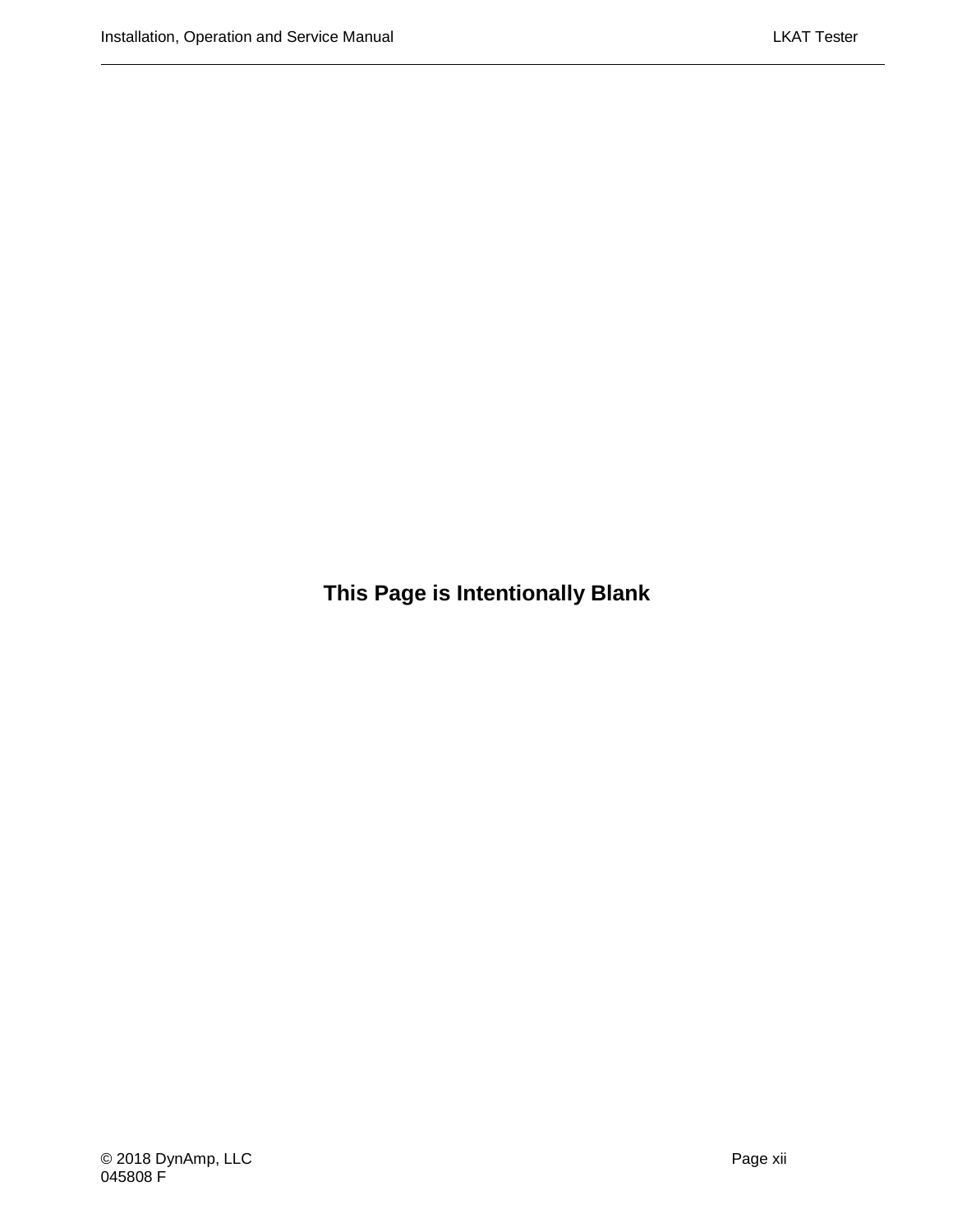### <span id="page-12-0"></span>**1. HANDLING AND STORAGE**

DynAmp products are engineered and manufactured for use in industrial environments. However, they contain sensitive electronic and mechanical components which may be damaged and fail if not handled and stored properly. All products must be handled and stored with the same care as any precision measurement instrument. Severe bumps or jolts may damage internal parts and cause malfunction or premature failure. DynAmp products are designed and assembled with conformal coating, shock mounting, and environmental seals, when appropriate or when specified. However, this protection requires that the product must be properly installed and operational before the protection is fully functional. Therefore, adequate protection from humidity, shock, and temperature must be provided during handling and storage prior to installation.

The handling and storage of equipment must be sufficient to meet the storage temperature and humidity specifications of the product and to prevent any condensation or contact with water or any other liquid. The storage location and container or crate must provide adequate protection from precipitation (rain, snow, ice) and direct water contact. Adequate shelter must be provided to prevent the accumulation of precipitation (rain, snow, ice) and water which can lead to the deterioration or failure of shipping containers or crates and cause water ingress. Storage in coastal or industrial areas subject to salt-laden or corrosive air or areas of wind-driven sand or other abrasive dust must be adequate to prevent the deterioration or failure of shipping containers or crates and cause ingress. Frequent inspection of storage areas and storage containers or crates is required to ensure proper storage conditions are being maintained.

If the shipping container or crate is opened and/or the equipment is removed for inspection prior to installation, the equipment must be repackaged in the original undamaged container or crate in the same manner as it was shipped to prevent environmental damage or placed in a storage location that meets the required environmental and storage conditions.

General product storage temperature and humidity requirements:

Storage Temperature : -40° C to 70° C

-40° F to 158° F

Storage Humidity: Maximum 85%, non-condensing

DynAmp, LLC does not assume liability for the customer's failure to comply with handling and storage requirements.

For further assistance, contact DynAmp customer support.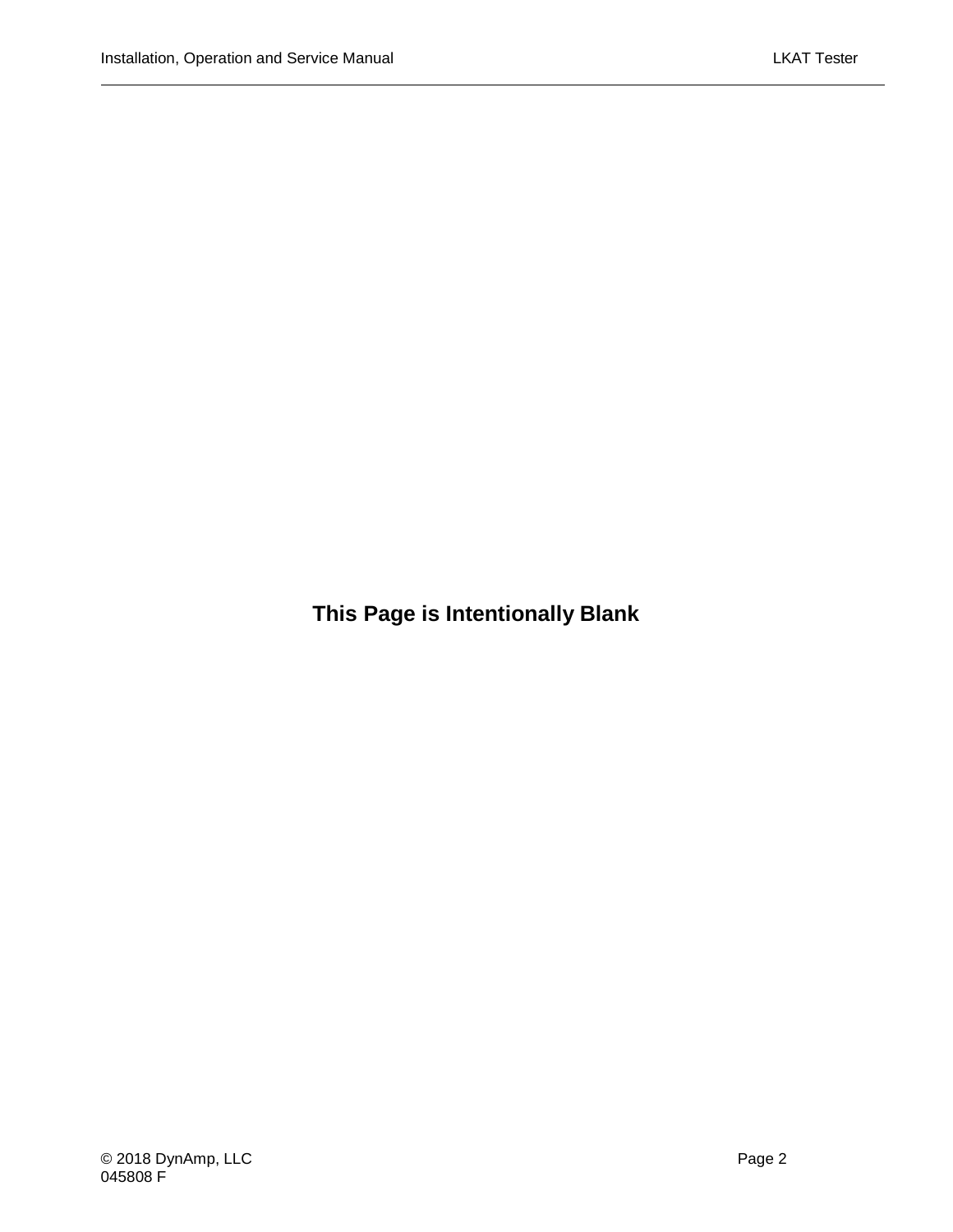# <span id="page-14-0"></span>**2. PRODUCT DESCRIPTION**

#### <span id="page-14-1"></span>**2.1 GENERAL**

The LKAT Metering Unit Tester is used to verify the functionality of Metering Units for all versions of the LKAT family of products. The functions and parameters checked by the tester include :

- Input / output sensitivity
- Trip point scaling
- Trip relay contacts
- Integrity of input / output harnesses and interconnections on Metering Unit

The tools / documentation required to use the LKAT Metering Unit Tester include :

- 4-1/2 digit DMM with 0.05% basic DC accuracy ( user provided )
- DMM Test probes (user provided)
- Banana to banana cables ( 1black / 1 red )
- Product Manual

Special adapters are needed to test LKAT Plus / LKAT2 OEM and Sigma Systems. The required adapters are provided with every LKAT Metering Unit Tester.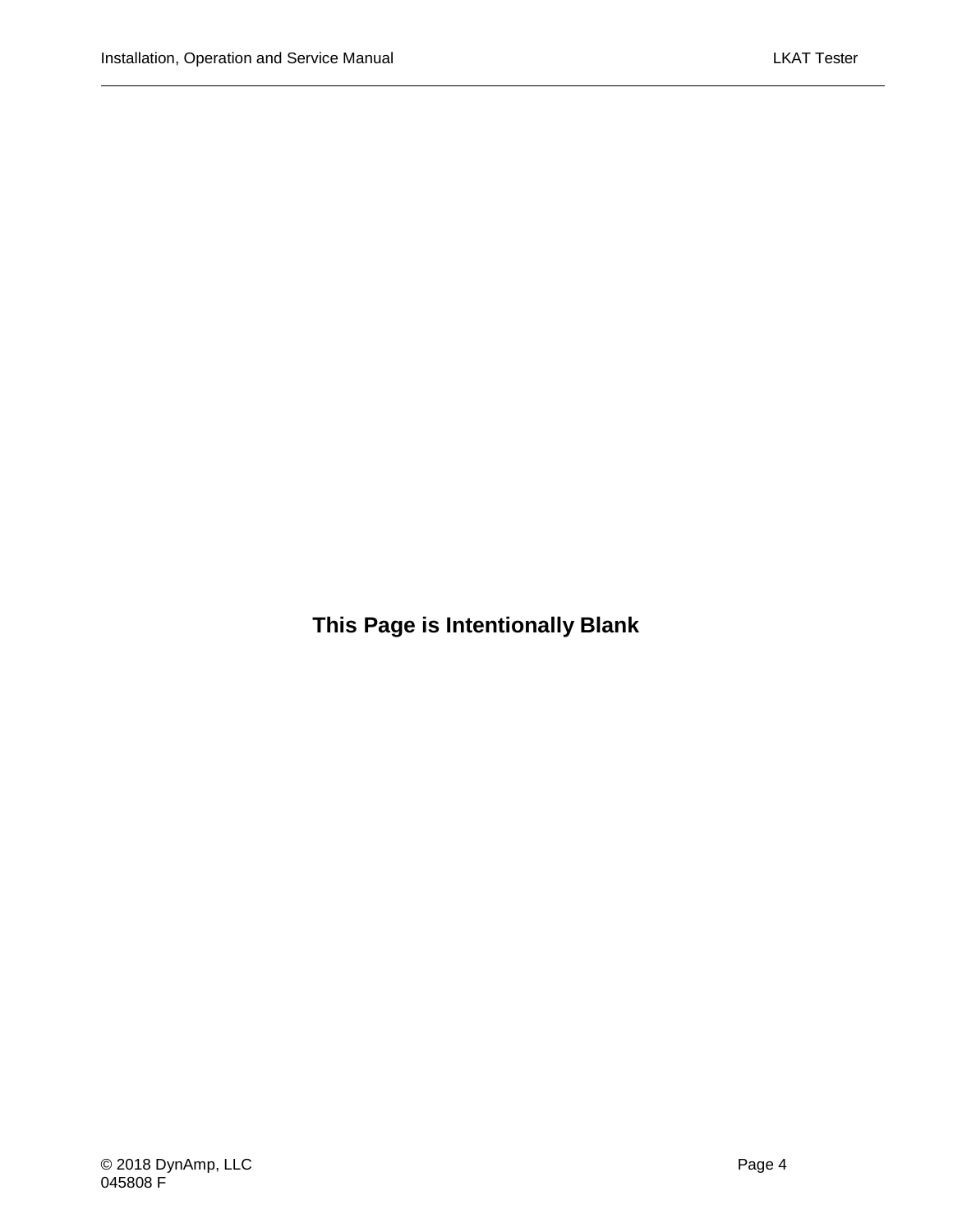# <span id="page-16-0"></span>**3. SPECIFICATIONS**

The specifications of the LKAT Metering Unit Tester :

<span id="page-16-1"></span>

| <b>GENERAL</b>                             |                                    |
|--------------------------------------------|------------------------------------|
| <b>Typical Head Simulation Accuracy</b>    | Better than $±2.5\%$               |
| <b>Typical Alarm Point Set Accuracy</b>    | Better than $±5\%$                 |
| <b>Installation Category</b>               | $\mathbf{III}$                     |
| <b>Pollution Degree</b>                    | $\overline{2}$                     |
| <b>ENVIRONMENTAL</b>                       |                                    |
| <b>Operating Ambient Temperature Range</b> | $-10^{\circ}$ C to $+50^{\circ}$ C |
|                                            | 14°F to 122°F                      |
| <b>Humidity</b>                            | Maximum 85% non-condensing         |
| <b>PHYSICAL</b>                            |                                    |
| <b>Tester Weight</b>                       | 1.4 kg (3.016 lb.)                 |
| <b>Tester Interconnection Cables</b>       | 2m (78.8 in.)                      |
| Banana to Banana Cables (2)                | 1m $(39.4 \text{ in.})$            |
| Head Cable Adapters (2)                    | 150 mm (6.0 in.)                   |
| Output Cable Adapter (1)                   | 240 mm (9.5 in.)                   |

#### **TABLE 3.1 SPECIFICATIONS**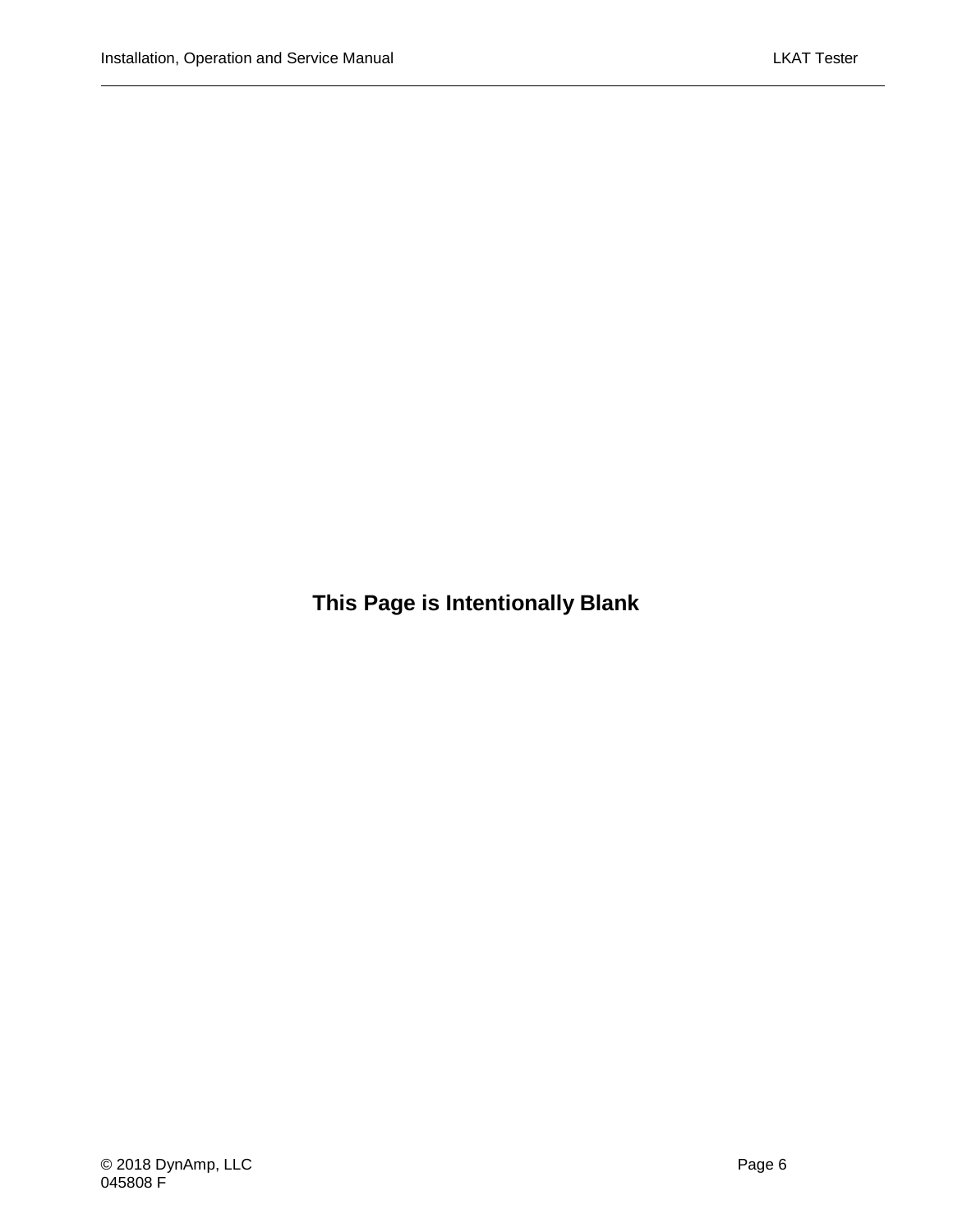## <span id="page-18-0"></span>**4. OPERATION**

#### <span id="page-18-1"></span>**4.1 SETUP AND OPERATION**

The generalized procedure for proper setup and operation of the LKAT Metering Unit Tester ("MUT") is as follows:

- Follow all necessary plant regulations and safety procedures while performing the steps in these instructions.
- Make "as-found" measurements.
- Advise the control system operator of the LKAT System that the output signal will be disconnected.
- Disable LKAT output from rectifier control.
- Disconnect the Measuring Head from the Metering Unit under test. Disconnect the output cable from the Metering Unit under test.
- Refer to applicable "Interconnection" drawing at the end of this manual.
- Connect MUT to the Metering Unit under test (input and output connectors).

#### <span id="page-18-2"></span>**4.2 TESTING LKAT SIGMA AND LKAT OEM METERING UNITS**

Special adapters are needed to test LKAT Plus / LKAT2 OEM and Sigma Systems. The required adapters are provided with every LKAT Metering Unit Tester.

Refer to the drawing "INTERCONNECTION – TESTER LKAT SIGMA / OEM" at the end of this manual. The drawing shows how to connect the cable adapters. The adapters mate the circular connectors of the Metering Unit Tester to the 8-posiition header plug connectors of the SIGMA / OEM Metering Unit.

Important Note :

LKAT2 OEM versions with serial numbers less than 1409#### and

LKAT2 Sigma versions with serial number less than 1502####

LKAT2 OEM and LKAT2 SIGMA with serial numbers less than those listed above require the use of adapter set 045464 to properly test the Metering Units. The TRIP1 contacts on these systems are reversed from later serial numbers. When testing is required on a System(s) within the serial number ranges listed above, contact DynAmp at [help@dynamp.com](mailto:help@dynamp.com) for information regarding the adapter.

#### <span id="page-18-3"></span>**4.3 LKAT2 OEM and Sigma Failsafe / Non-Failsafe Configurations**

All standard LKAT2 systems are configured for Failsafe operation. In the event of power loss, the TRIP contacts will change state to alert the user that protection is no longer active.

Some specific applications require the LKAT2 System to be configured for "Non-Failsafe" operation. This configuration prevents the contacts from changing state if power loss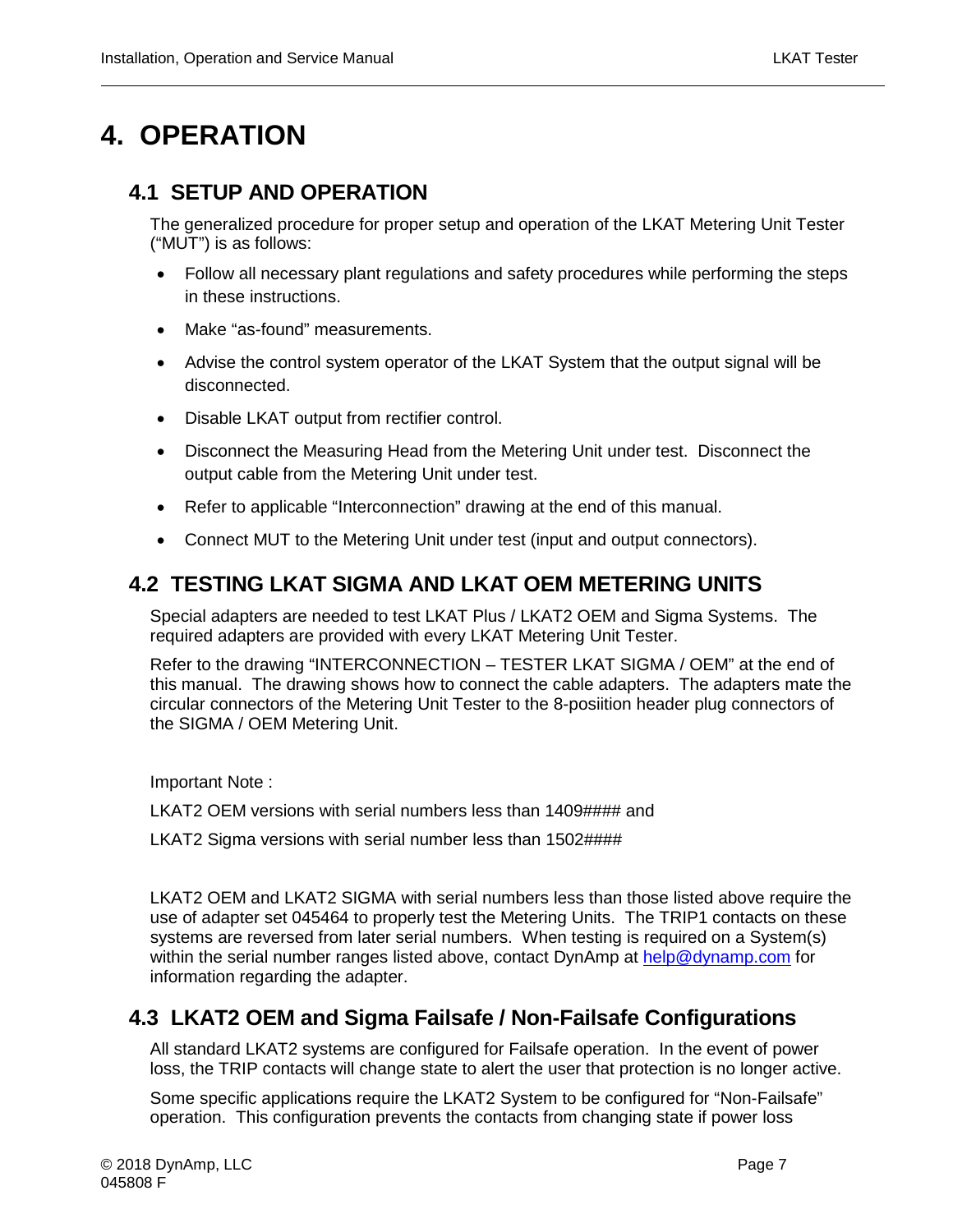occurs. A yellow label is placed on all LKAT2 Systems that have been configured for Non-Failsafe operation. When using the LKAT Metering Unit Tester on LKAT2 OEM and LKAT2 Sigma systems configured for Non-Failsafe operation, the TRIP indication on the tester will be reversed as noted below:

LED Red: Normal operation, No trip

LED Green: System is in trip mode

#### <span id="page-19-0"></span>**4.4 LKAT Measuring Head Size (P1 and P2 dimensions)**

Refer to Figure 4.1 and 4.2. Dimensions P1 and P2 are the nominal head aperture dimensions (or "head size") of LKAT Measuring Heads. This represents the maximum bus bar size that will fit within a given LKAT head aperture. These nominal Measuring Head dimensions determine the Nominal Average Channel Voltage (mV / kA). The user can then adjust the MUT control knobs to set a Channel Voltage to specific levels for testing Trip Setpoint(s). This simulates a Measuring Head channel voltage signal for the Metering Unit testing process.

Measured bus bar dimensions are always less than (or equal to) the nominal head aperture dimensions.

For example, a bus bar with dimensions of 255mm by 310mm requires a Measuring Head with a nominal head aperture of 270mm by 330mm.

Dimensions P1 and P2 may be determined by measuring the LKAT Measuring Head. LKAT Measuring Heads are built in steps of 30mm so if you measure slightly more than a multiple of 30mm, round down to the nearest multiple of 30mm.

The second way to determine P1 and P2 is to measure the bus bar and round to the nearest multiple of 30mm that is larger than the bus bar dimension. If the bus bar dimension is a multiple of 30mm, the Measuring Head dimension will be equal if the head is snug. If there is a gap between the bus bar and the Measuring Head, add 30mm to the bus bar dimension for P1 and/or P2.

The third way to determine P1 and P2 is from the product description in the purchase order documentation generated when the LKAT system of interest was ordered and / or received.

Note:

The Measuring Head halves must be mated and fully "bottomed out" for correct measurement of P1 and P2.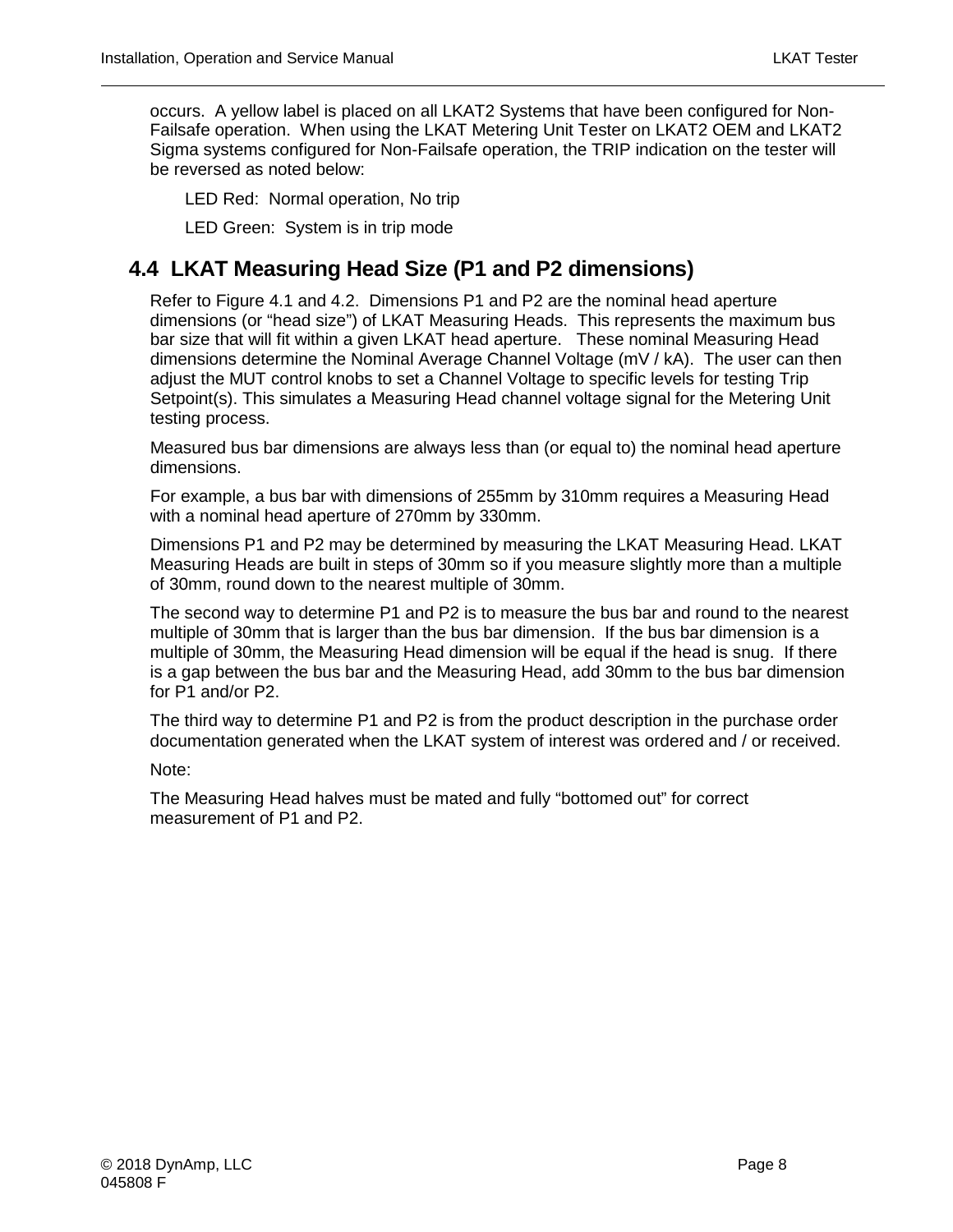

<span id="page-20-0"></span>**FIGURE 4.1 TYPICAL LKAT PLUS MEASURING HEAD**



<span id="page-20-1"></span>**TYPICAL LKAT2 MEASURING HEAD**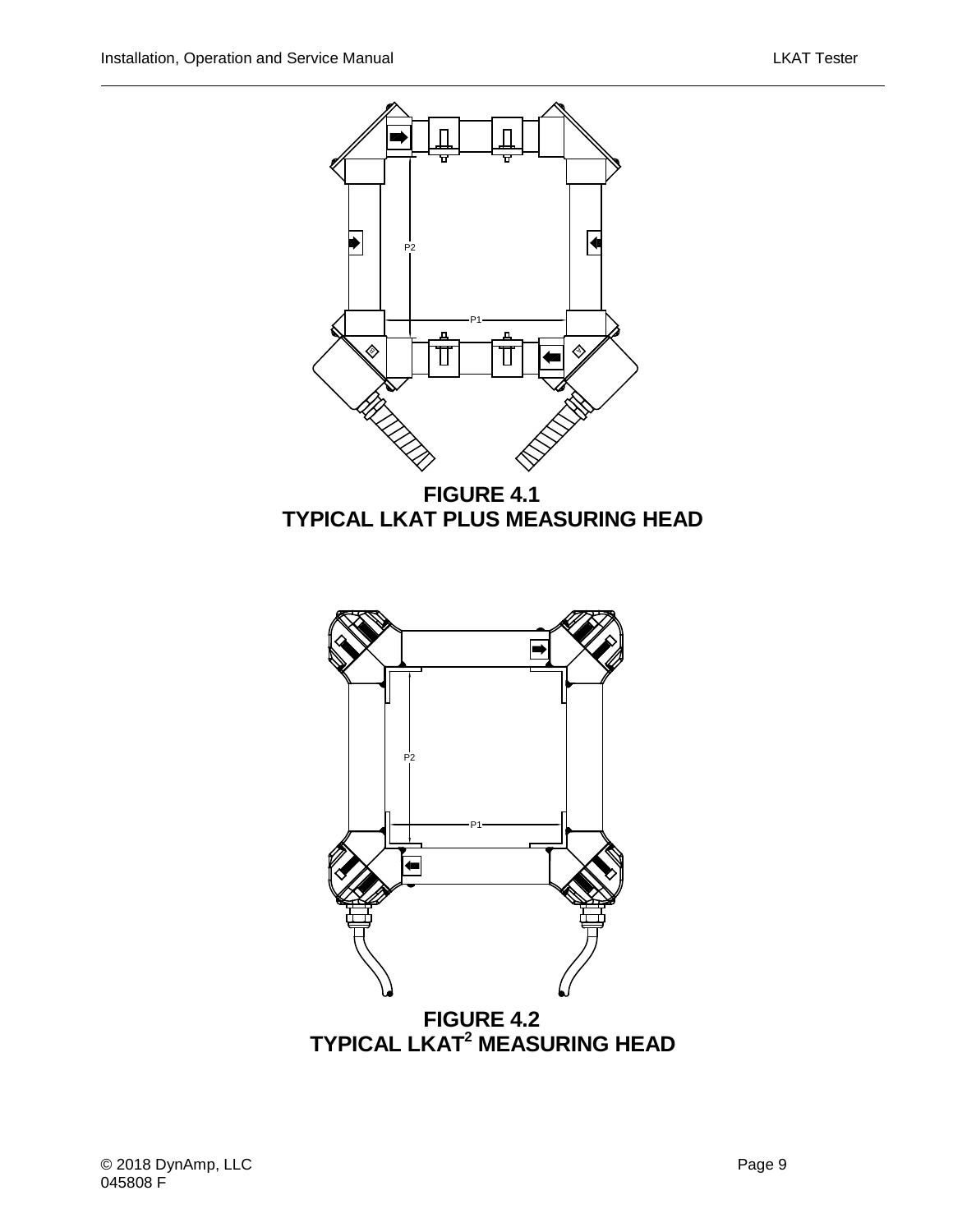#### <span id="page-21-0"></span>**4.5 LKAT Head Signals**

There are four individual channel voltage signals transmitted from the Measuring Head to the Metering Unit: A1, A2, B1, and B2. These four signals comprise the un-scaled value corresponding to the measured bus current. The Metering Unit electronics sums the four channel voltages then scales the output signal to the desired mA level proportional to the bus current. When the LKAT system is installed and operating on an energized process current bus, the magnitude of the individual channel voltages are not usually equal, but typically within ±25mV of one another. The deviation between channel voltages is normal. This is due to gradients in the density of the ambient magnetic field and the position of the Measuring Head on the bus bar of interest.

#### <span id="page-21-1"></span>**4.6 Record the system data**

Identify the serial number for the system under test. The serial number is shown on the LKAT System Nameplate. The serial number is also shown on each head half. The same serial number must be shown on the Metering Unit and Measuring Head. Record the serial number on **Form 4.1 and 4.2 located at the end of this section**.

Identify the Trip Setpoint(s) for the system under test. The Trip Setpoint information is also shown on the LKAT System Nameplate. Record the Trip Setpoint(s) on Form 4.2.

Note:

Serial Number and Trip Setpoint(s) may also be determined from the product description in the purchase order documentation generated when the LKAT system of interest was ordered and / or received.

#### <span id="page-21-2"></span>**4.7 Measure the As-Found Data (with Measuring Head installed on Energized Bus Bar and LKAT System operating normally)**

Most of the test measurements are made at exposed terminal screws on plugs / connectors located on the Metering Unit Main pc board assembly.

- Standard version of LKAT loosen the Metering Unit enclosure cover screws (Qty. 2) and open the Metering Unit cover (a hinged door).
- OEM or SIGMA version of LKAT loosen the Metering Unit Plexiglas cover screws (Qty. 4) and remove the cover.

Form 4.1 lists all test points and units of measure for this set of measurements. Use a DMM to measure Hall IC supply, +15V supply, -15V supply, Input A1, Input A2, Input B1, Input B2, Metering Unit Main Output and Metering Unit PE Output (optional). Record all measured values on Form 4.1

Observe the RMS Display reading (optional). Record the observed value on Form 4.1.

Record the Rectifier Operating Current during measurement of Measuring Head channel voltages (Input A1, Input A2, Input B1, and Input B2) on Form 4.1.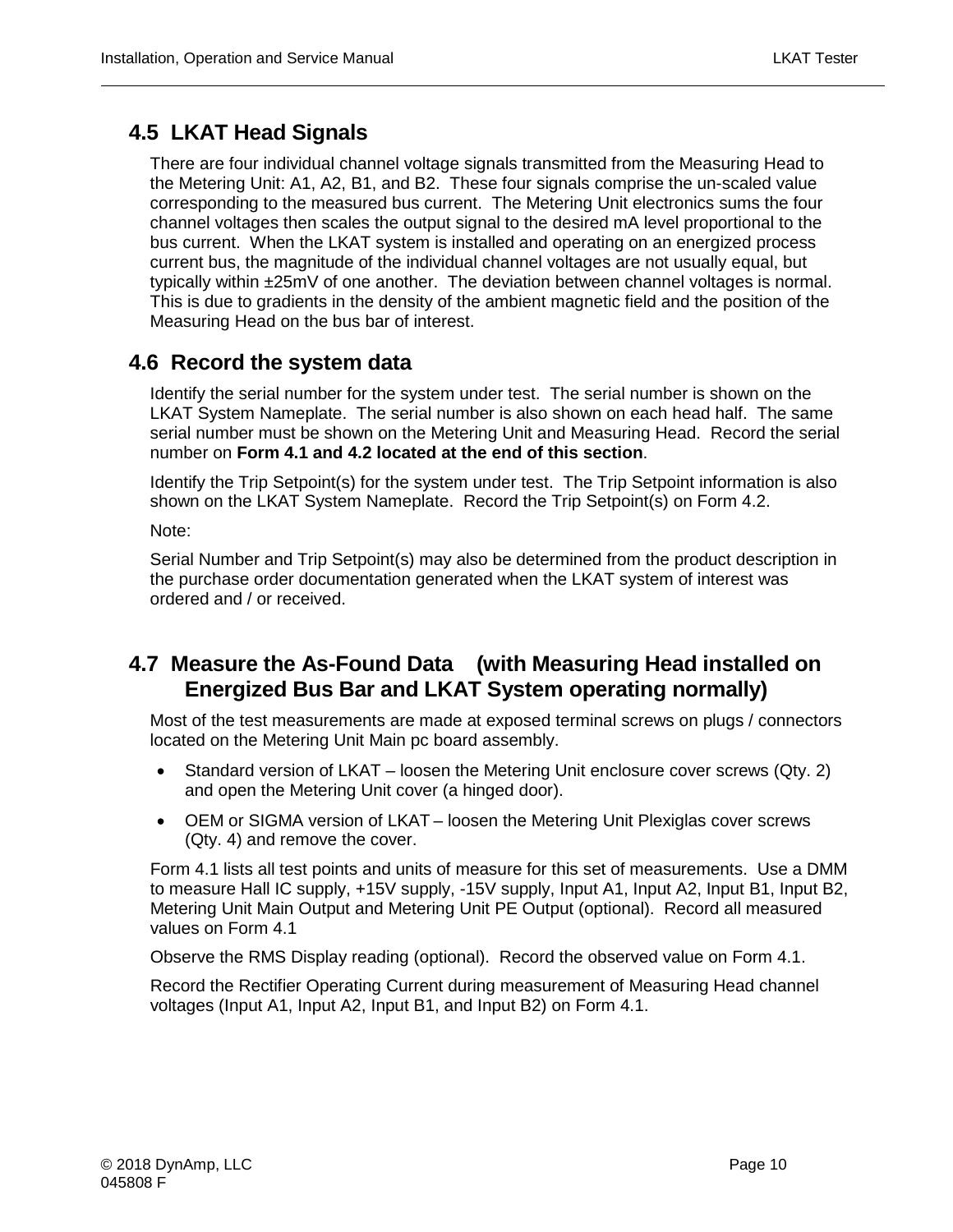Important Note:

The Metering Unit Main and PE Output (optional) measurements are voltage measurements across the TOTAL resistance of the 20mA current loop output. These measurements include the resistance of the interconnecting wire, in addition to the precision shunt resistor installed across the input that the current loop output is connected to. The interconnecting wire resistance may affect the measurement accuracy. Therefore, the output voltage measurement(s) may not be a precise measurement(s) of the Metering Unit signal(s). The output voltage measurement(s) are a verification that the Metering Unit is operating properly.

#### <span id="page-22-0"></span>**4.8 Nominal Average Channel Voltage (mV/kA)**

<span id="page-22-1"></span>Use Table 4.1 to determine the NOMINAL Average Channel Voltage based on P1 and P2 for the LKAT System to be tested. Record the NOMINAL Average Channel Voltage on Form 4.2.

**TABLE 4.1** 

| <b>CHANNEL VOLTAGES VERSUS HEAD DIMENSION</b> |                               |                       |                                      |                                                    |  |  |
|-----------------------------------------------|-------------------------------|-----------------------|--------------------------------------|----------------------------------------------------|--|--|
|                                               | Channel Voltage mv / kA       |                       |                                      |                                                    |  |  |
| $P1 + P2$                                     | LKAT+ and<br><b>LKAT+ OEM</b> | LKAT+<br><b>SIGMA</b> | <b>LKAT2 and</b><br><b>LKAT2 OEM</b> | <b>LKAT2 SIGMA,</b><br>LKAT2P,<br><b>LKAT2 4PC</b> |  |  |
| 150                                           | 6.20                          | 3.10                  | 6.31                                 | 2.95                                               |  |  |
| 180                                           | 6.18                          | 3.09                  | 6.31                                 | 2.95                                               |  |  |
| 210                                           | 6.17                          | 3.09                  | 6.31                                 | 2.95                                               |  |  |
| 240                                           | 6.15                          | 3.08                  | 6.31                                 | 2.95                                               |  |  |
| 270                                           | 6.14                          | 3.07                  | 6.31                                 | 2.95                                               |  |  |
| 300                                           | 6.12                          | 3.06                  | 6.31                                 | 2.95                                               |  |  |
| 330                                           | 6.11                          | 3.06                  | 6.31                                 | 2.95                                               |  |  |
| 360                                           | 6.09                          | 3.05                  | 6.31                                 | 2.95                                               |  |  |
| 390                                           | 6.08                          | 3.04                  | 6.31                                 | 2.95                                               |  |  |
| 420                                           | 6.06                          | 3.03                  | 6.31                                 | 2.95                                               |  |  |
| 450                                           | 6.05                          | 3.03                  | 6.31                                 | 2.95                                               |  |  |
| 480                                           | 6.03                          | 3.02                  | 6.31                                 | 2.95                                               |  |  |
| 510                                           | 6.02                          | 3.01                  | 6.31                                 | 2.95                                               |  |  |
| 540                                           | 6.00                          | 3.00                  | 6.31                                 | 2.95                                               |  |  |
| 570                                           | 5.99                          | 3.00                  | 6.31                                 | 2.95                                               |  |  |
| 600                                           | 5.97                          | 2.99                  | 6.31                                 | 2.95                                               |  |  |
| 630                                           | 5.96                          | 2.98                  | 6.31                                 | 2.95                                               |  |  |
| 660                                           | 5.94                          | 2.97                  | 6.31                                 | 2.95                                               |  |  |
| 690                                           | 5.93                          | 2.97                  | 6.31                                 | 2.95                                               |  |  |
| 720                                           | 5.91                          | 2.96                  | 6.31                                 | 2.95                                               |  |  |
| 750                                           | 5.90                          | 2.95                  | 6.31                                 | 2.95                                               |  |  |
| 780                                           | 5.88                          | 2.94                  | 6.31                                 | 2.95                                               |  |  |
| 810                                           | 5.87                          | 2.94                  | 6.31                                 | 2.95                                               |  |  |
| 840                                           | 5.85                          | 2.93                  | 6.31                                 | 2.95                                               |  |  |
| 870                                           | 5.84                          | 2.92                  | 6.31                                 | 2.95                                               |  |  |
| 900                                           | 5.82                          | 2.91                  | 6.31                                 | 2.95                                               |  |  |
| 930                                           | 5.81                          | 2.91                  | 6.31                                 | 2.95                                               |  |  |
| 960                                           | 5.79                          | 2.90                  | 6.31                                 | 2.95                                               |  |  |
| 990                                           | 5.78                          | 2.89                  | 6.31                                 | 2.95                                               |  |  |
| 1020                                          | 5.76                          | 2.88                  | 6.31                                 | 2.95                                               |  |  |
| 1050                                          | 5.75                          | 2.88                  | 6.31                                 | 2.95                                               |  |  |
| 1080                                          | 5.73                          | 2.87                  | 6.31                                 | 2.95                                               |  |  |
| 1110                                          | 5.72                          | 2.86                  | 6.31                                 | 2.95                                               |  |  |
| 1140                                          | 5.70                          | 2.85                  | 6.31                                 | 2.95                                               |  |  |
| 1170                                          | 5.69                          | 2.85                  | 6.31                                 | 2.95                                               |  |  |
| 1200                                          | 5.67                          | 2.84                  | 6.31                                 | 2.95                                               |  |  |

#### © 2018 DynAmp, LLC Page 11 045808 F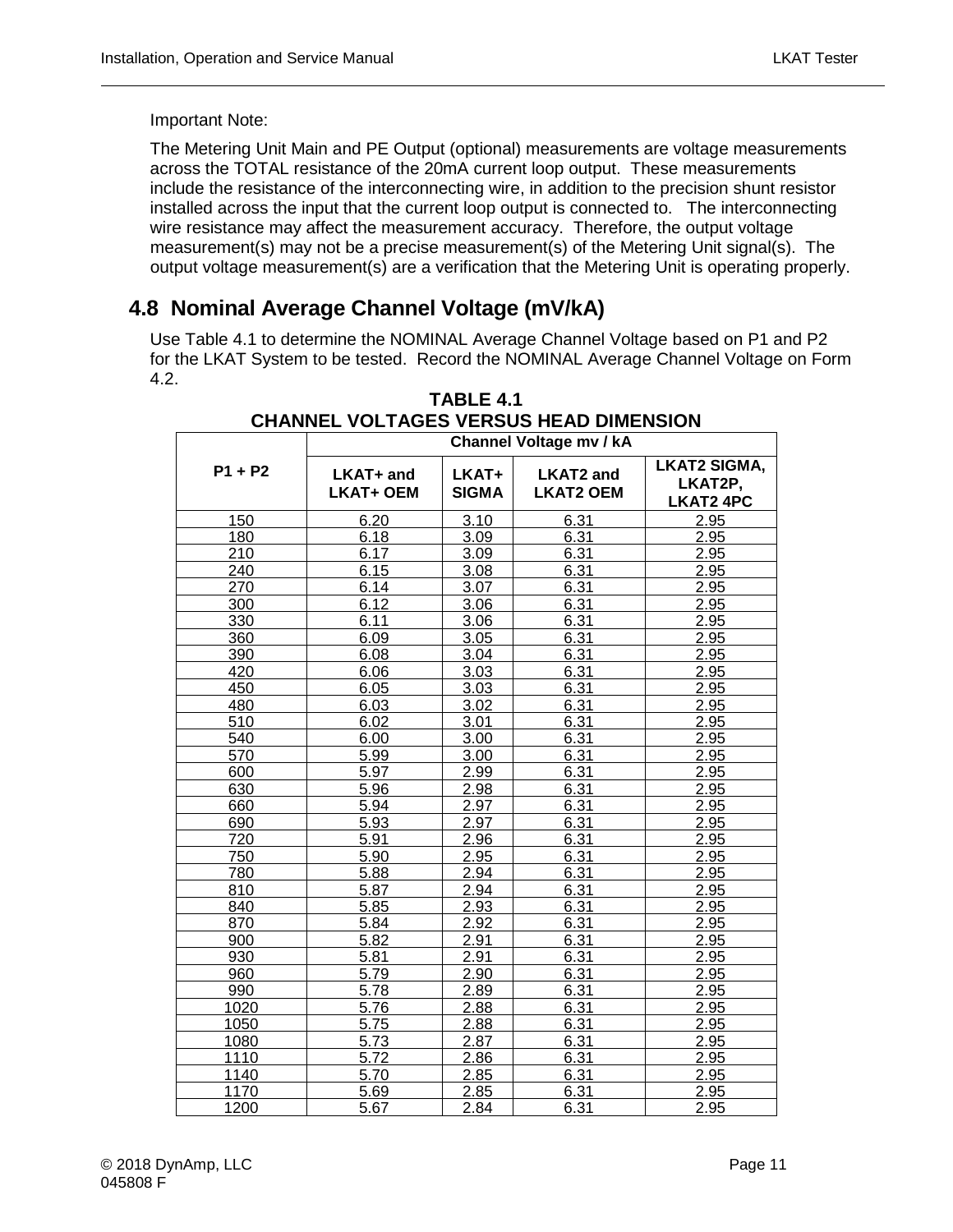#### <span id="page-23-0"></span>**4.9 Scaled Average Channel Voltage (mV) to match Rectifier Operating Current**

Calculate the SCALED Average Channel Voltage.

**Equation 4.1**

**SCALED Average Channel Voltage (mV) = Nominal Average Channel Voltage (mV/kA) X Rectifier Operating Current during As-Found measurements <OR> at Nominal Trip Setpoint(s)** 

Record the SCALED Average Channel Voltage on Form 4.2.

To verify proper function of the Measuring Head, compare the algebraic average of measured head channel voltages (as-found) versus SCALED Average Channel Voltage. The deviation between these two values is typically less than 1%.

For example:

Given a 270mm x 420mm standard (non-SIGMA) head operating at 32kA:

 $P1 + P2 = 690$ mm

NOMINAL Average Channel Voltage = 5.93 mV/kA (from Table 4.1)

SCALED MUT Average Channel Voltage = 5.93 mV x 32kA = 189.76mV (from Equation 4.1)

### <span id="page-23-1"></span>**4.10 Metering Unit Alarm Trip Points**

IMPORTANT NOTE:

Follow all necessary plant regulations and safety procedures while performing any testing.

- 1. Advise the control system operator that the LKAT system output signal will be disconnected.
- 2. Disable LKAT output from rectifier control and take appropriate action regarding any additional circuits such as reverse current and/or over-current protection systems.

Standard LKAT Metering Units have two Trip Relays: "AD" Accuracy Diagnostics plus "Trip 1" Alarm. Metering Units with the PE option add two additional Alarm/Trip relays "Trip 2" and "Trip 3".

For each relay, the associated LED on the MUT verifies normally open & normally closed contact operation when each Trip LED changes from Green to Red. Each associated LED on the LKAT Metering Unit printed circuit board will also change from green to red at the same time as the MUT LEDs that verify relay operation.

When safe to do so,

- Disconnect the signal output cable from the Metering Unit under test.
- Disconnect the Measuring Head cables from the Metering Unit under test (You should see the accuracy diagnostics LED on in the metering electronics change from green to red).
- Disconnect the input power cable from the Metering Unit under test.

Measure the current loop burden (ohms) at P3-1 to P3-2 of the signal output cable after it is disconnected. Record current loop burden on Form 4.2.

• Re-connect the input power cable to the Metering Unit under test.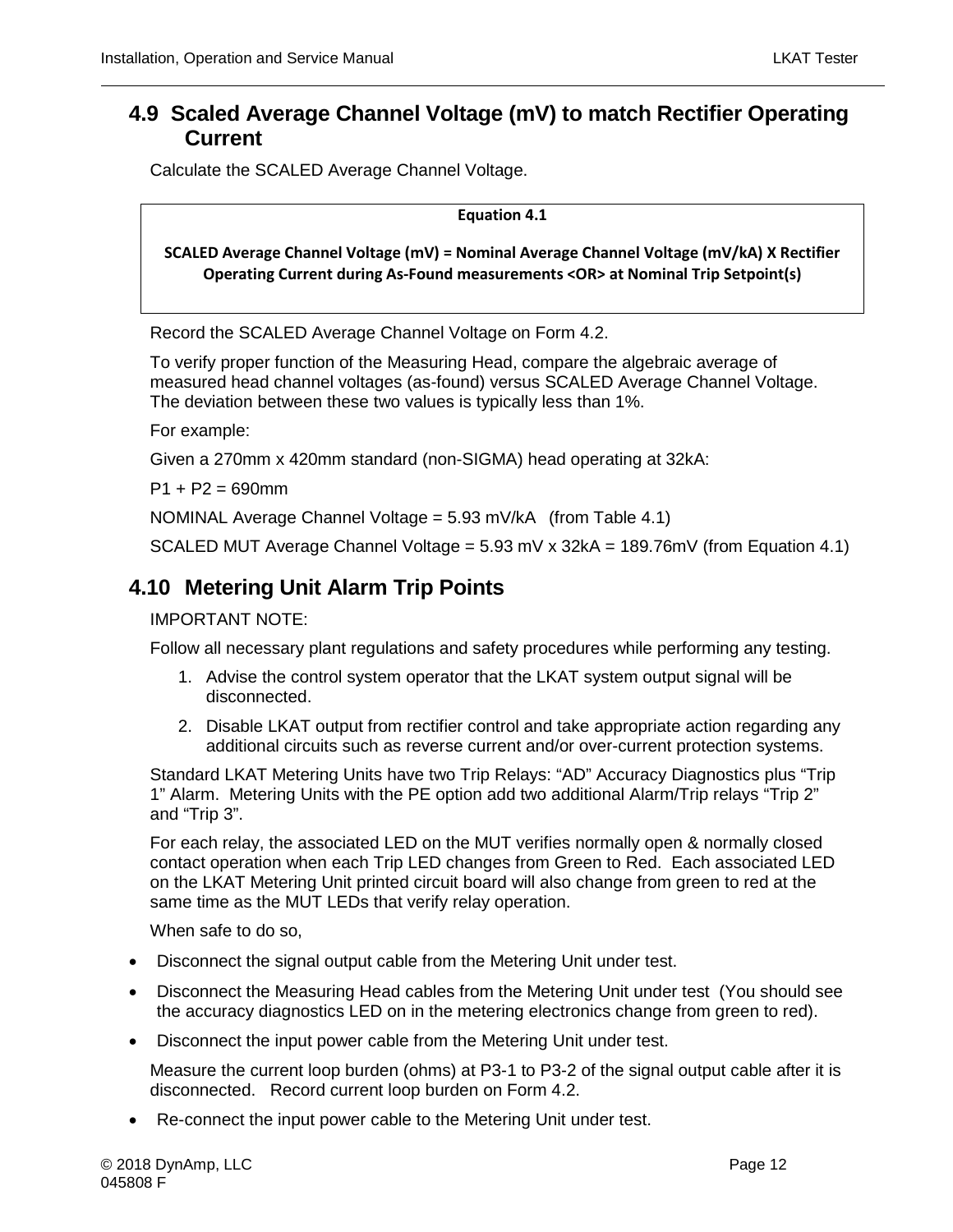Connect the MUT to the Metering Unit under test.

- Connect A and B MUT head cables to the Metering Unit.
- Connect MUT signal cable to the Metering Unit.
- Connect a DMM to the MUT output connectors and set the DMM to measure mV DC.

Note: The MUT "output jacks" carry the Average Channel Voltage that is applied to all Measuring Head signal inputs via the MUT "head" cables. This allows the MUT to simulate Measuring Head signals.

Test Accuracy Diagnostics (AD) Trip

- Press "AD" test button on the MUT.
- The "AD" LED on the MUT and the "AD" LED on the Metering Unit should change from Green to Red.
- Check appropriate box on Form 4.2.

Test Trip 1

- Calculate the Trip 1 Scaled Average Channel Voltage.
- Trip 1 Scaled Average Channel Voltage  $(mV)$  = Trip 1 Setpoint  $(kA)$  x Scaled Average Channel Voltage.
- Record on Test Form 4.2.

Slowly rotate the medium adjustment knob "clockwise" for forward trip or counter-clockwise for reverse trip until Trip1 LED changes from Green to Red. The trip should be relatively close to the calculated value as displayed on the DMM.

Check appropriate box on Form 4.2.

Test Trip 2 (Only available with LKAT PE option)

- Calculate the Trip 2 Scaled Average Channel Voltage.
- Trip 2 Scaled Average Channel Voltage  $(mV)$  = Trip 2 Setpoint (kA) x Scaled Average Channel Voltage.
- Record on Test Form 4.2.

Slowly rotate the medium adjustment knob "clockwise" for forward trip or counter-clockwise for reverse trip until 1 LED changes from Green to Red. The trip should be relatively close to the calculated value as displayed on the DMM.

Check appropriate box on Form 4.2.

Test Trip 3 (Only available with LKAT PE option)

- Calculate the Trip 3 Scaled Average Channel Voltage.
- Trip 3 Scaled Average Channel Voltage  $(mV)$  = Trip 3 Setpoint (kA) x Scaled Average Channel Voltage.
- Record on Test Form 4.2.

Slowly rotate the medium adjustment knob "clockwise" for forward trip or counter-clockwise for reverse trip until Trip1 LED changes from Green to Red. The trip should be relatively close to the calculated value as displayed on the DMM.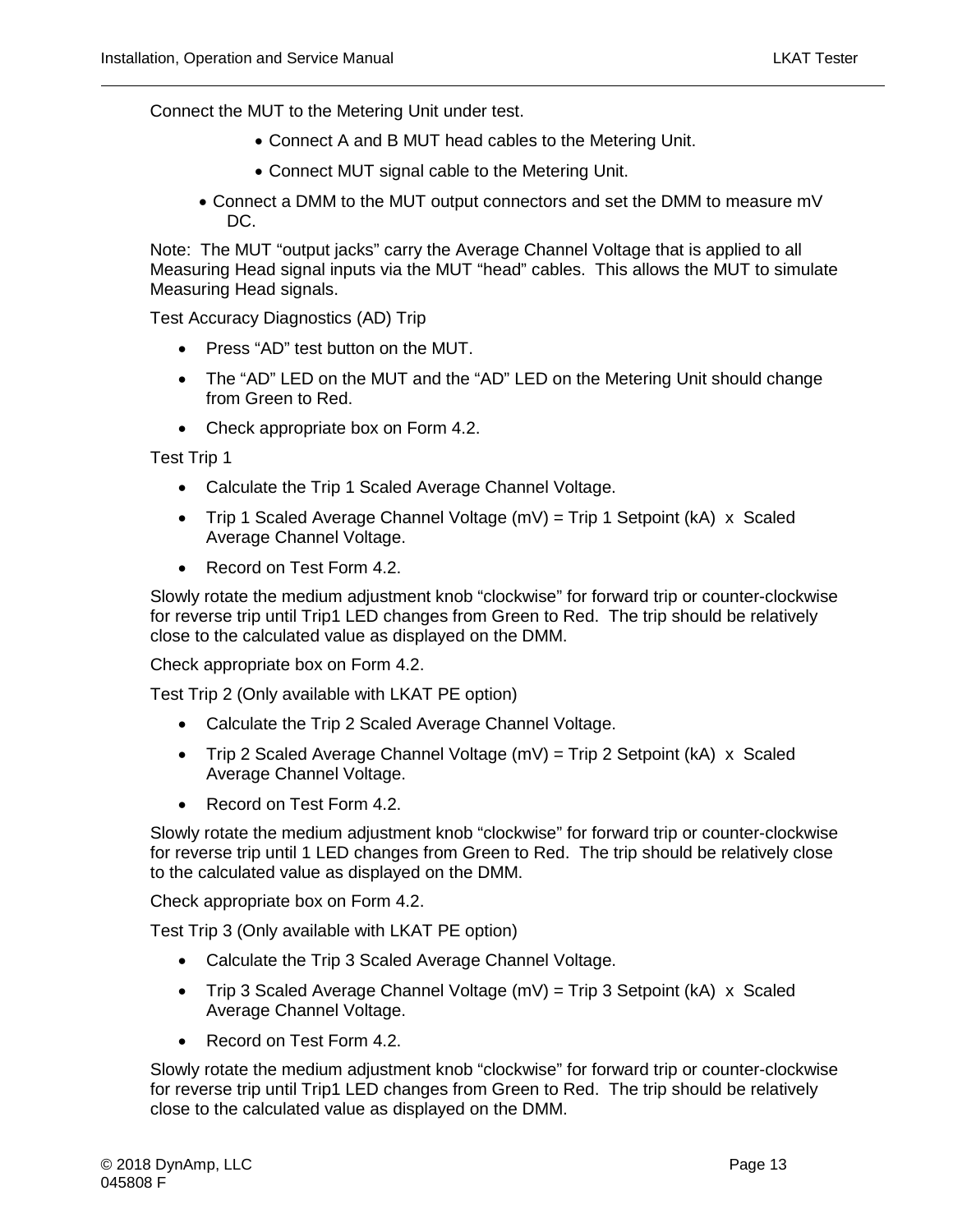Check appropriate box on Form 4.2.

If Trip point changes are desired, consult the applicable LKAT User's Manual.

#### <span id="page-25-0"></span>**4.11 Check Metering Unit Output (Optional)**

Connect DMM (set on mV dc) to the MUT output jacks.

Refer to Table 4.1, "Channel Voltages versus Head Dimension" to calculate the Current Loop Output channel voltage (mV/kA).

 $FS$  channel voltage  $=$ 

LKAT Nameplate F.S. current (kA) x channel voltage from Table 4.1 (mV/kA)

Set the MUT adjustment knob(s) to produce the calculated F.S. channel voltage as displayed on the DMM.

Measure the Metering Unit output current where the measurement signal(s) are used ( i.e. at the end of the signal cable). The measured signal should be equal to 20mA (±0.5mA).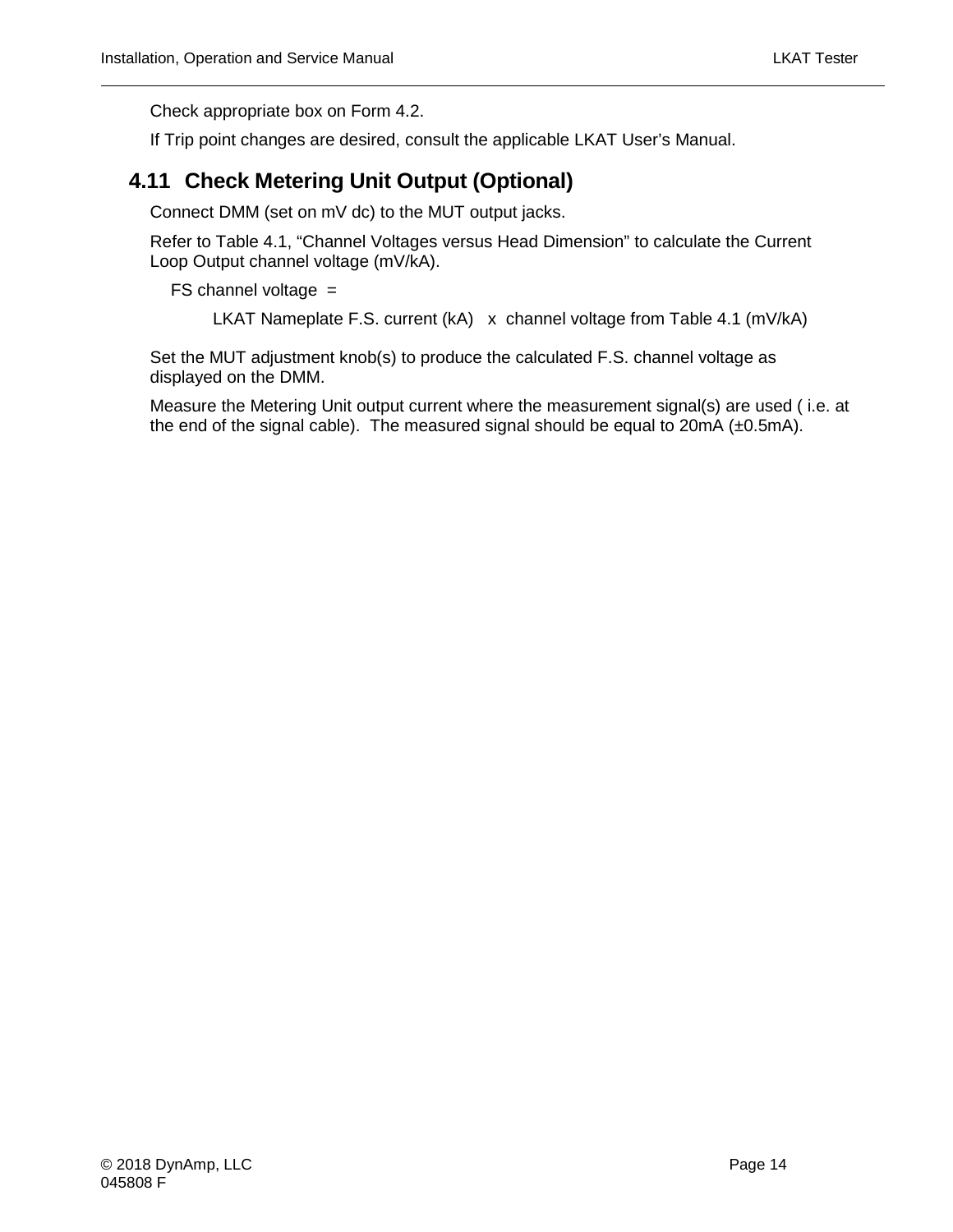#### **FORM 4.1 LKAT METERING UNIT TEST MEASUREMENT FORM AS-FOUND DATA with Energized Primary Bus**

<span id="page-26-0"></span>Serial Number (SN) : Metering Unit\_\_\_\_\_\_\_\_\_\_\_\_\_\_\_\_\_\_ P1 = \_\_\_\_\_\_\_\_ mm P2 = \_\_\_\_\_\_\_ mm SN Measuring Head : A half \_\_\_\_\_\_\_\_\_\_\_\_\_\_\_\_\_ B half \_\_\_\_\_\_\_\_\_\_\_\_\_\_\_\_\_\_

Rectifier Operating Current when As-Found Data was recorded (kA) = \_\_\_\_\_\_\_\_\_\_\_\_\_

| <b>MEASURE</b><br>$<$ OR $>$<br><b>CHECK</b>   | Unit of<br><b>Measure</b> | $(+)$ DMM<br>at | $(-)$ DMM<br>at | <b>ACCEPTABLE</b><br><b>RANGE</b>                               | <b>DATE</b><br>$\sqrt{ }$ | <b>DATE</b> | <b>DATE</b><br>$\mathbf{I}$ |
|------------------------------------------------|---------------------------|-----------------|-----------------|-----------------------------------------------------------------|---------------------------|-------------|-----------------------------|
| Hall IC<br>Supply                              | DC volts                  | $P4-1$          | P4-2            | $+5V$ ( $\pm 0.5V$ )<br>LKAT+<br>$+12V$ ( $\pm$ 0.75V)<br>LKAT2 |                           |             |                             |
| $+15V$<br>supply                               | DC volts                  | P4-3            | $P4-4$          | $+15V$<br>$(\pm 0.5V)$                                          |                           |             |                             |
| $-15V$<br>supply                               | DC volts                  | P4-6            | P4-5            | $-15V$<br>$(\pm 0.5V)$                                          |                           |             |                             |
| Input<br>A <sub>1</sub>                        | <b>DC</b><br>millivolts   | $P1-1$          | $P1-2$          | Within ±25mV of<br>Input A2                                     |                           |             |                             |
| Input<br>A2                                    | <b>DC</b><br>millivolts   | $P1-3$          | $P1-2$          | Within ±25mV of<br>Input A1                                     |                           |             |                             |
| Input<br><b>B1</b>                             | <b>DC</b><br>millivolts   | $P2-1$          | P2-2            | Within ±25mV of<br>Input B2                                     |                           |             |                             |
| Input<br><b>B2</b>                             | <b>DC</b><br>millivolts   | P2-3            | $P2-2$          | Within ±25mV of<br>Input B1                                     |                           |             |                             |
| Metering<br>Unit Main<br>Output                | DC volts                  | P3-1            | P3-2            | 10.2V<br>max                                                    |                           |             |                             |
| Metering<br>Unit PE<br>Output<br>(Optional)    | DC volts                  | P9-1            | P9-2            | 10.2V<br>max                                                    |                           |             |                             |
| <b>RMS</b><br>Display<br>reading<br>(Optional) | kA<br>(Visual<br>reading) |                 |                 | $±2\%$ of<br>measured<br>output current                         |                           |             |                             |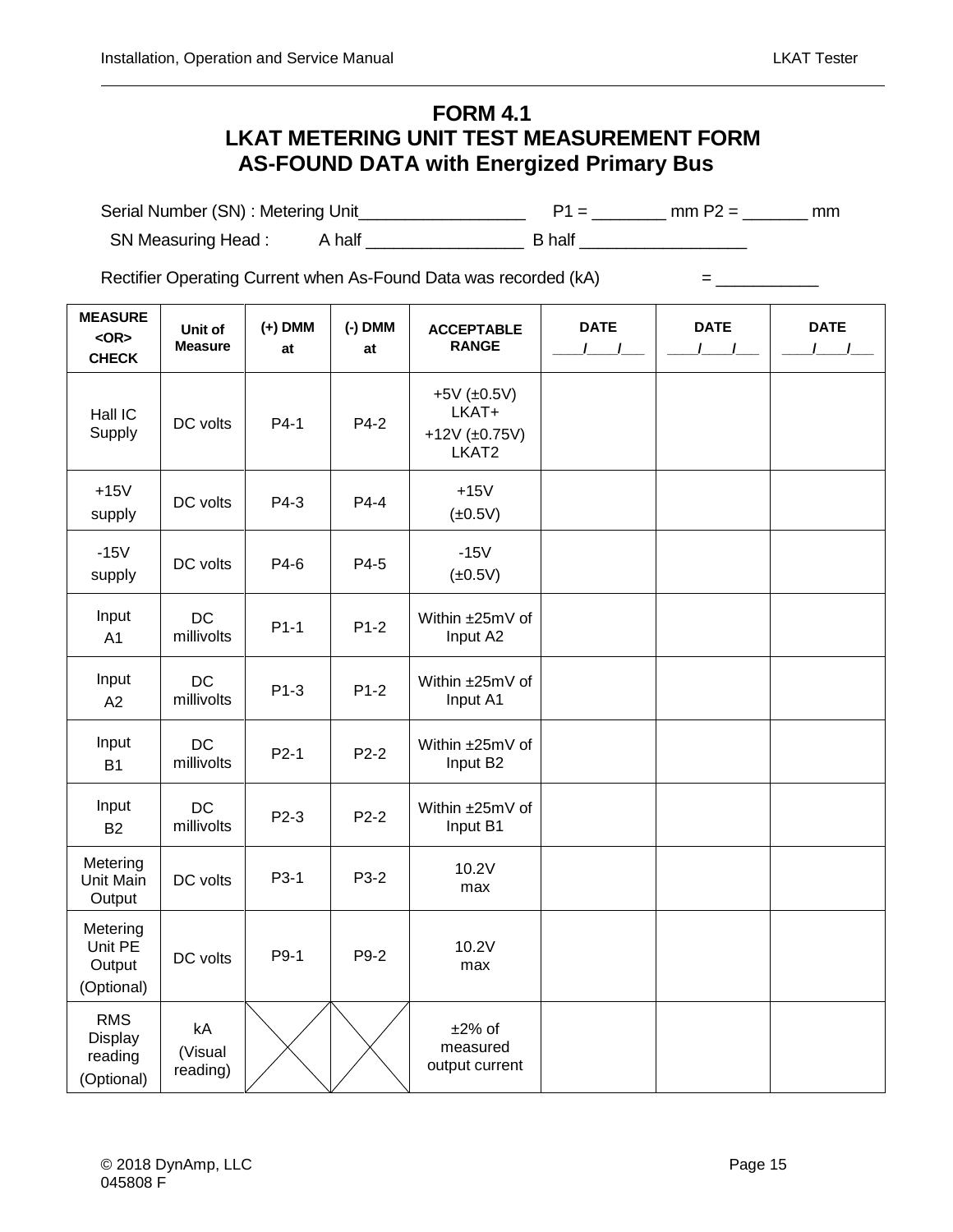#### **FORM 4.2 LKAT METERING UNIT TEST MEASUREMENT FORM Verification Using Metering Unit Tester ("MUT")**

<span id="page-27-0"></span>

| NOMINAL Average Channel Voltage (mV / kA)                                                    |                    |               |               |                                               |                                                   | $=\frac{1}{(\text{from Table 4.1})}$ |                           |
|----------------------------------------------------------------------------------------------|--------------------|---------------|---------------|-----------------------------------------------|---------------------------------------------------|--------------------------------------|---------------------------|
| Rectifier Operating Current when As-Found Data was recorded (kA)<br><u> = ______________</u> |                    |               |               |                                               |                                                   |                                      |                           |
| SCALED Average Channel Voltage (mV)<br>$=$ $\frac{1}{(from Equation 4.1)}$                   |                    |               |               |                                               |                                                   |                                      |                           |
|                                                                                              |                    |               |               |                                               | Scaled Average Channel Voltage (mV) = ___________ |                                      |                           |
| (Optional)                                                                                   |                    |               |               |                                               | Scaled Average Channel Voltage (mV) = ___________ |                                      |                           |
| Scaled Average Channel Voltage (mV) = ___________<br>(Optional)                              |                    |               |               |                                               |                                                   |                                      |                           |
| <b>MEASURE</b><br>$<$ OR $>$<br><b>CHECK</b>                                                 | Unit<br>Of measure | (+) DMM<br>at | (-) DMM<br>at | <b>ACCEPT-</b><br><b>ABLE</b><br><b>RANGE</b> | <b>DATE</b><br>$\sqrt{2}$                         | <b>DATE</b><br>$1 \quad 1 \quad$     | <b>DATE</b><br>$\sqrt{1}$ |
| AD Trip                                                                                      |                    |               |               |                                               | $\Box$ OK                                         | $\Box$ OK                            | □ ОК                      |
| Trip1                                                                                        |                    |               |               |                                               | $\Box$ OK                                         | $\square$ OK                         | $\Box$ OK                 |
| Trip2<br>(Optional)                                                                          |                    |               |               |                                               | □ ОК                                              | $\Box$ OK                            | □ ОК                      |
| Trip3<br>(Optional)                                                                          |                    |               |               |                                               | $\Box$ OK                                         | $\square$ OK                         | $\Box$ OK                 |
| Metering<br>Unit Main<br>Output                                                              | DC volts           | P3-1          | P3-2          | 10.2V<br>max                                  |                                                   |                                      |                           |
| Metering<br>Unit PE<br>Output<br>(Optional)                                                  | DC volts           | P3-1          | P3-2          | 10.2V<br>max                                  |                                                   |                                      |                           |
| <b>RMS</b><br>Display<br>reading<br>(Optional)                                               | kA                 |               |               | $±2\%$ of<br>measured<br>output<br>current    |                                                   |                                      |                           |
| Current<br>Loop<br><b>Burden</b>                                                             | Ohms               | P3-1          | P3-2          | 500 ohms<br>(maximum)                         |                                                   |                                      |                           |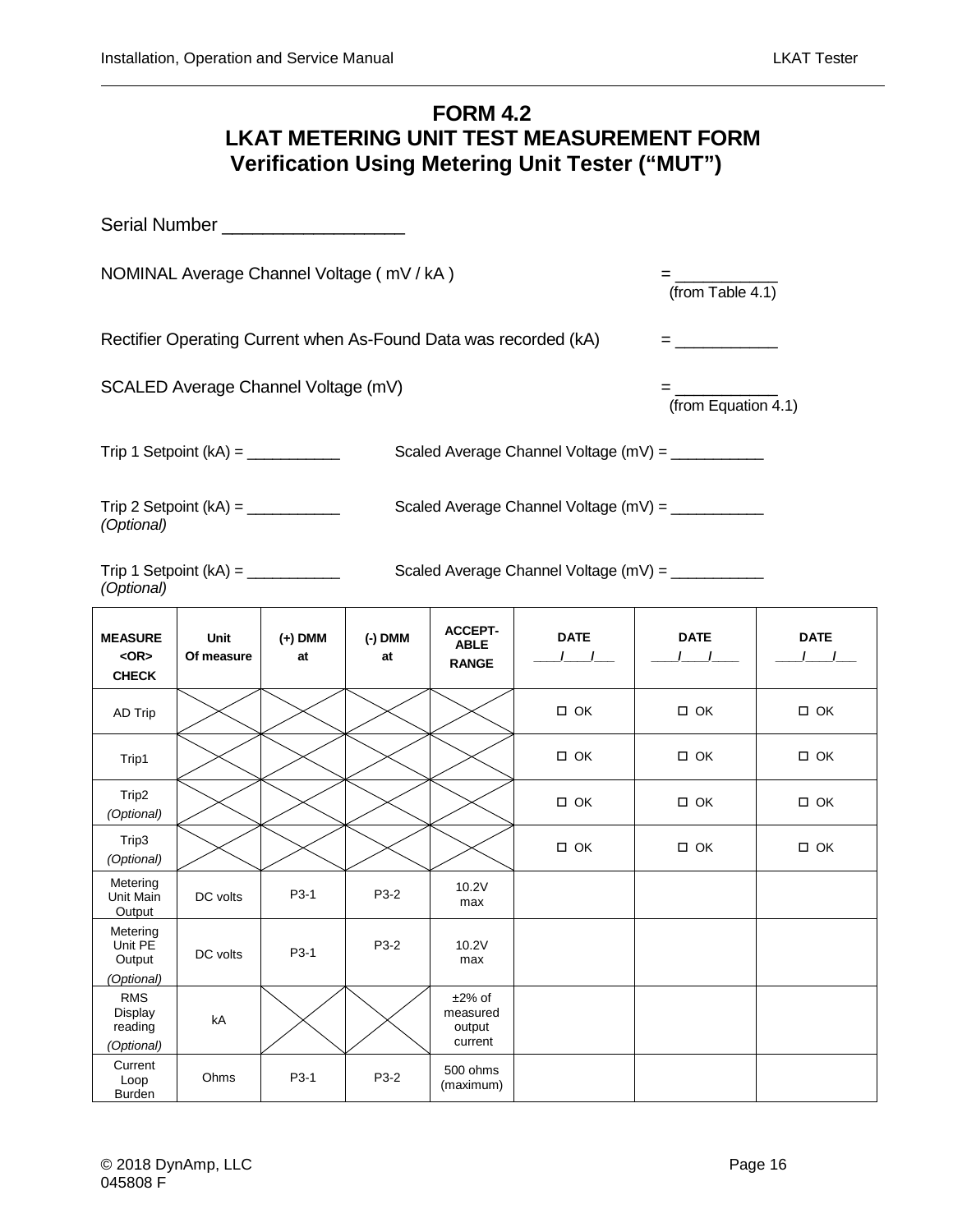### <span id="page-28-0"></span>**5. CALIBRATION**

### <span id="page-28-1"></span>**5.1 GENERAL**

No calibration required for the LKAT Metering Unit Tester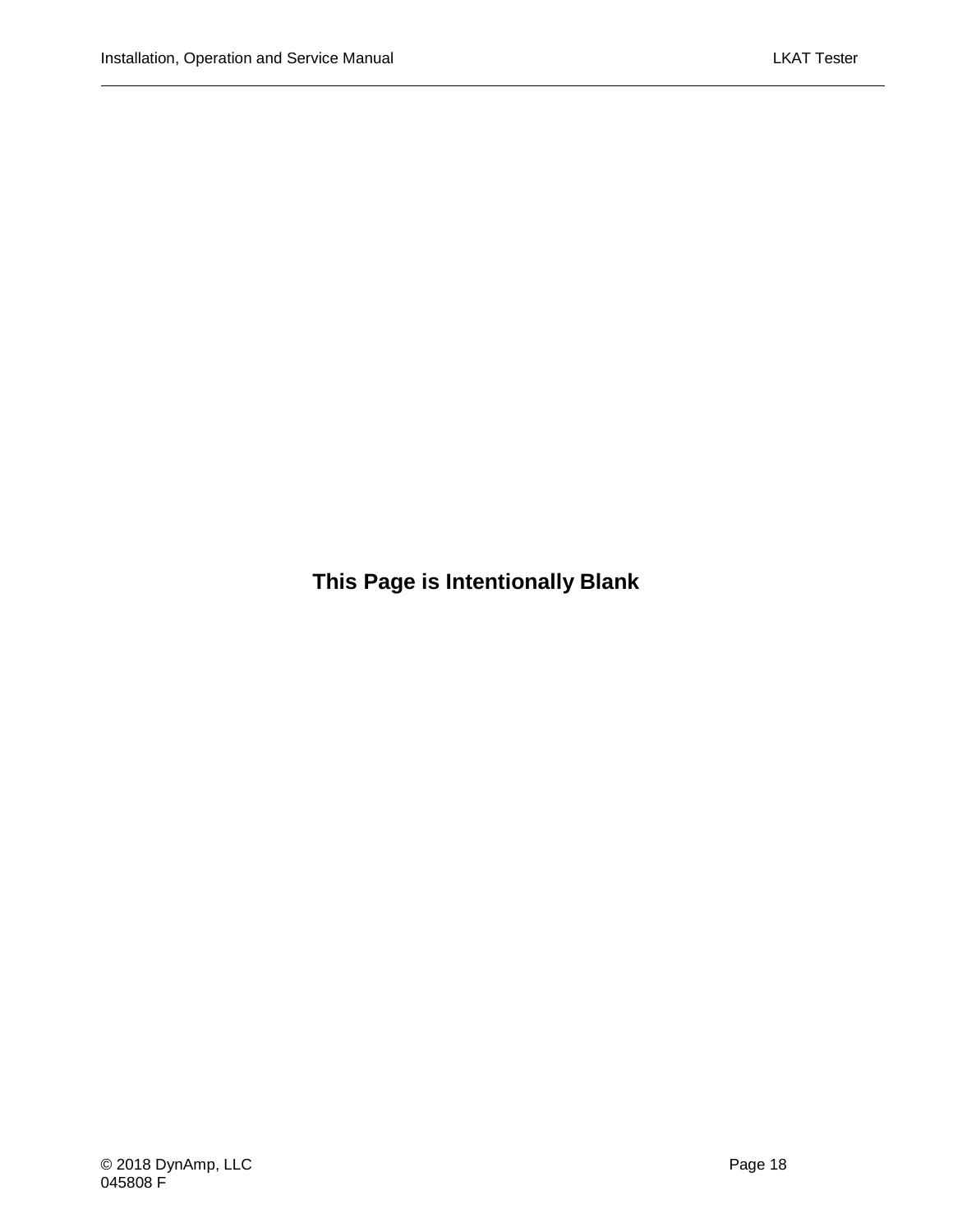## <span id="page-30-0"></span>**6. TROUBLESHOOTING AND REPAIR**

#### <span id="page-30-1"></span>**6.1 GENERAL**

Troubleshooting should begin by isolating the problem to either the Measuring Head or the Metering Unit. Repair, if indicated, should be completed by a qualified technician or at the DynAmp, LLC factory.

### <span id="page-30-2"></span>**6.2 SERVICE ASSISTANCE**

For further assistance, contact DynAmp Customer Support.

### <span id="page-30-3"></span>**6.3 SPARE PARTS ORDERS - ROUTINE OR EMERGENCY**

Requests for spare parts, either in an emergency or for a routine order, should be directed to "Inside Sales" at DynAmp, LLC during normal hours, if possible, or refer to DynAmp, LLC Customer Support (in front of manual) for after hour Critical Service emergencies. When contacting us, please present as much information as possible including the related equipment Model Number and Serial Number; the required part name and its DynAmp, LLC item number (and other identifying or vendor number(s); and your time needs. An approved Purchase Order Number should be given with your order.